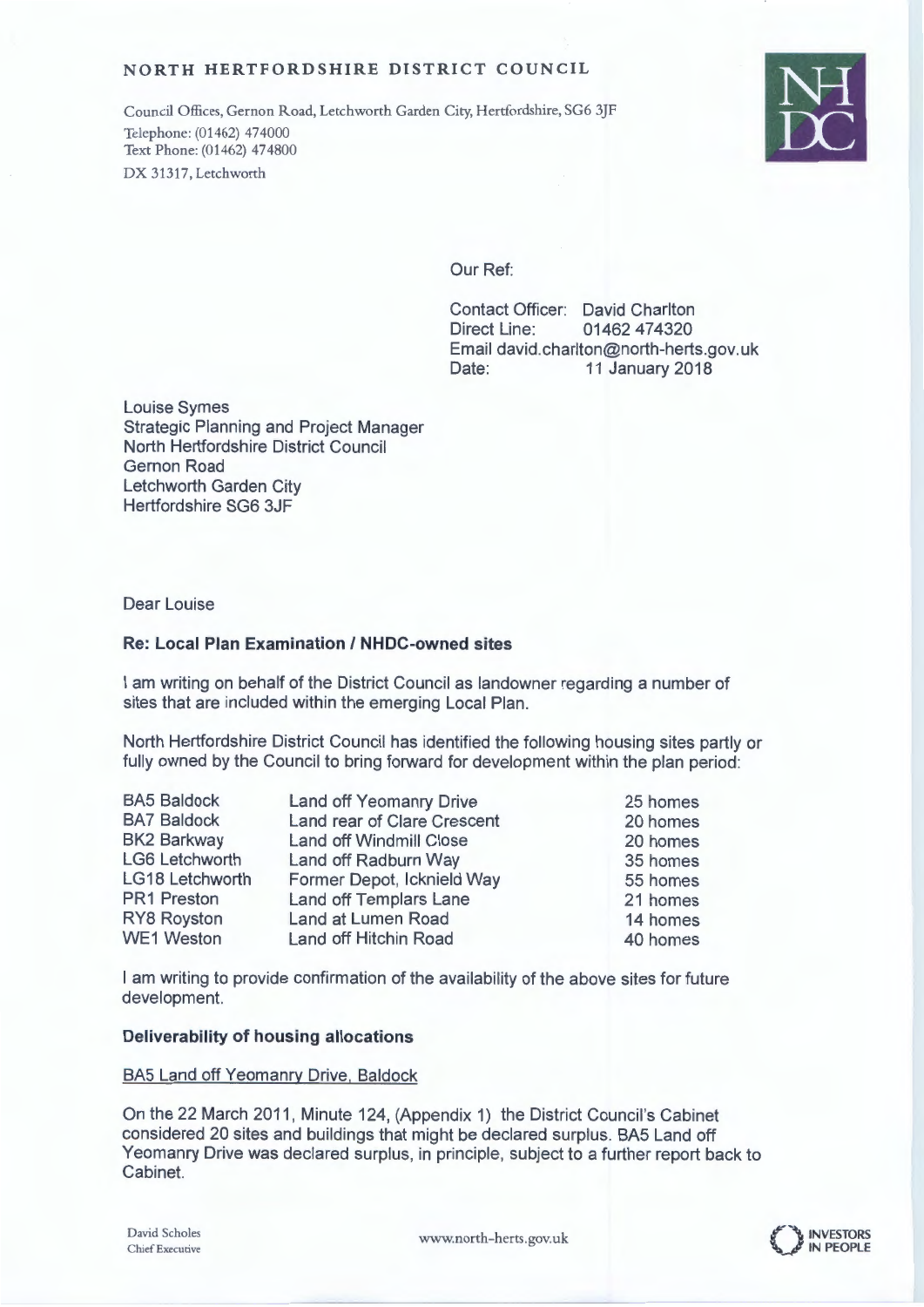Subject to adoption in the local plan it is proposed to dispose site BA5 in 2019.

### BA7 Land rear of Clare Crescent, Baldock

On the 22 March 2011, Minute 124, the District Council's Cabinet considered 20 sites and buildings that might be declared surplus. BA7 Land off rear of Clare Crescent was declared surplus, in principle, subject to a further report back to Cabinet.

The District Council's land forms part of BA7. The remaining land is known as 68 London Road and is in private ownership. In July 2017 the District Council was approached by a developer to advise that he had acquired 68 London Road and wished to enter into partnership with the District Council to jointly develop his and the District Council's adjoining land. Discussions between the District Council and the developer are progressing well with the aim of seeking planning permission for up to 15 houses to be submitted around Spring 2018.

### BK2 Land off Windmill Close, Barkway

BK2 comprises a total area of 1.167 hectares / 2.88 acres and is owned by North Hertfordshire District Council. About half this land is leased year to year for the keeping of chickens and the other half is open space.

On the 22 March 2011, Minute 124, (Appendix 1) the District Council's Cabinet considered 20 sites and buildings that might be declared surplus. The open space part of the land at Windmill Close, being about 0.49 hectares / 1.2 acres, was declared surplus, in principle, subject to a further report back to Cabinet.

Cabinet resolved at its meeting of 26 March 2013, Minute 150, (Appendix 2) that the 1.2 acre site at Windmill Close, Barkway be offered for sale on the open market for development, subject to the normal approvals (e.g.) planning, which may include provisions such as affordable housing and amenity space.

On the 23 April 2013 Hertfordshire County Council advised the District Council that an application had been made to register land at Windmill Close (the 1.2 acre District Council owned site) as a village green under reference VG052.

In the light of the village green application a further report was submitted to Cabinet on 24 June 2014. Cabinet resolved, minute 20:

1) That the terms for disposal of 1.2 acres of land at Windmill Close, Barkway be amended to include authority being delegated to the Strategic Director of Finance, Policy and Governance, in consultation with the Portfolio Holder for Finance and IT, to grant a long lease of a minimum of 50 years to Barkway Parish Council of part of the site for use as open space, subject to the requirement that once the lease is granted the village green application ref VG052 will be immediately withdrawn, to allow marketing for development of the remainder of the 1.2 acre site; and

(2) That, following receipt of the offers for the development site, being part but not all of the 1.2 acre site, the decision on which one to accept be delegated to the Strategic Director of Finance, Policy and Governance, in consultation with the Portfolio Holder for Finance and IT.

After that date constructive meeting were held between the village green applicants, Barkway Parish Council and the District Council. This has resulted in agreement that approximately half the 1.2 acre site will be transferred to the Parish Council whilst releasing the other half from a village green listing. This has been accepted by both the parish, the residents who made the village green application, North Hertfordshire District Council and Hertfordshire Country Council who are statutory authority for registering village greens.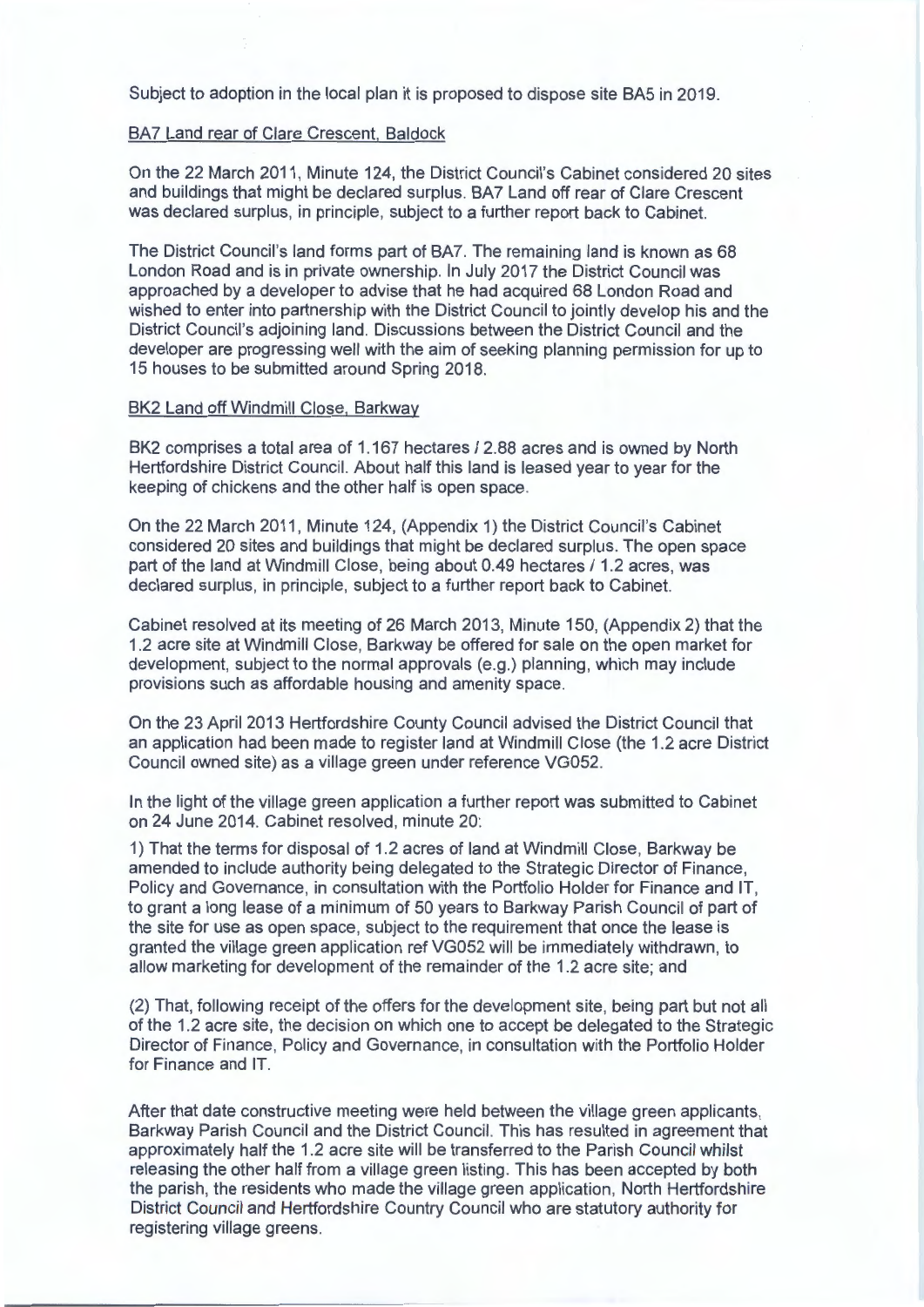HCC has acknowledged the withdrawal of the original village green application. On the 17 October 2017 Simon Bell form HCC confirmed that advertising will take place of the revised small village green from 19 October 2017, a 6 week consultation period follows, then a final decision on the dedication taking into account any responses received.

The District Council has granted a lease for a term of 99 years to Barkway Parish Council on 30 October 2017. This has transferred the village green land to the Parish.

Now that the issues with the village green are resolved the District Council intends to commence marketing of the remaining open space land of approximately 0.22 hectares / 0.54 acres for residential development. Property agents GVA have been instructed to commence marketing of the land from March 2018. It is estimated that subject to planning this will provide 7 houses in 2019.

No formal decision has been made yet by the District Council to bring forward the remaining land at BK2 that is currently tenanted for chickens. If the allocation of BK2 is approved the tenancy could be brought to an end and the second half of BK2 could be marketed for housing by the District Council in 2019-2020.

### LG6 Land at Radburn Way, Letchworth

On the 28 July 2015, Minute 37, (Appendix 3) Cabinet agreed, in principle, to offer for sale on the open market the District Council's land between Radburn Way and Baldock Road, agreed to work in partnership with Hertfordshire County Council on the joint sale of the District Council's land and the adjacent HCC's property, and that, after discussions with Hertfordshire County Council, the outcome be reported back to Cabinet.

Following discussions with Hertfordshire County Council, on the 29 September 2015. Minute 63, (Appendix 4) Cabinet resolved to working in partnership with Hertfordshire County Council, the Council proceeds with the disposal of its land at Radburn Way and Baldock Road, Letchworth Garden City.

A meeting was held with HCC Property for 10 November 2017 to discuss options for the way forward with site LG6. Subject to agreeing terms with HCC it is proposed to commence marketing of both HCC's and the District Council's adjoining lands in 2018 for disposal for approximately 30 - 35 dwellings subject to planning in 2019.

### LG18 Icknield Way, Letchworth

On the 22 March 2011, Minute 124, (Appendix 1) the District Council's Cabinet considered 20 sites and buildings that might be declared surplus. LG18 Icknield Way was declared surplus, in principle, subject to a further report back to Cabinet.

The District Council owns a 999 year lease of most of the site and the freehold of a small part. The freehold of the larger part is owned by Letchworth Garden City Heritage Foundation. In the past the parties have discussed the possibility of the land being jointly sold for residential development. If site LG18 is included in the approved Local Plan it is proposed to enter into more detailed discussions with the Heritage Foundation with the aim to bring the site forward for disposal in 2019-2020.

### PR1 Land off Templars Lane, Preston

On the 1 November 2012, minute 65 (Appendix 5) Cabinet agreed that the land off Templars Lane, Preston, be declared as surplus to the Council's requirements.

In 2014 the District Council sold a small part of site PR1 to Howard Cottage Housing Association for 6 affordable houses. As part of this development an access road was constructed into site PR1to allow for future development.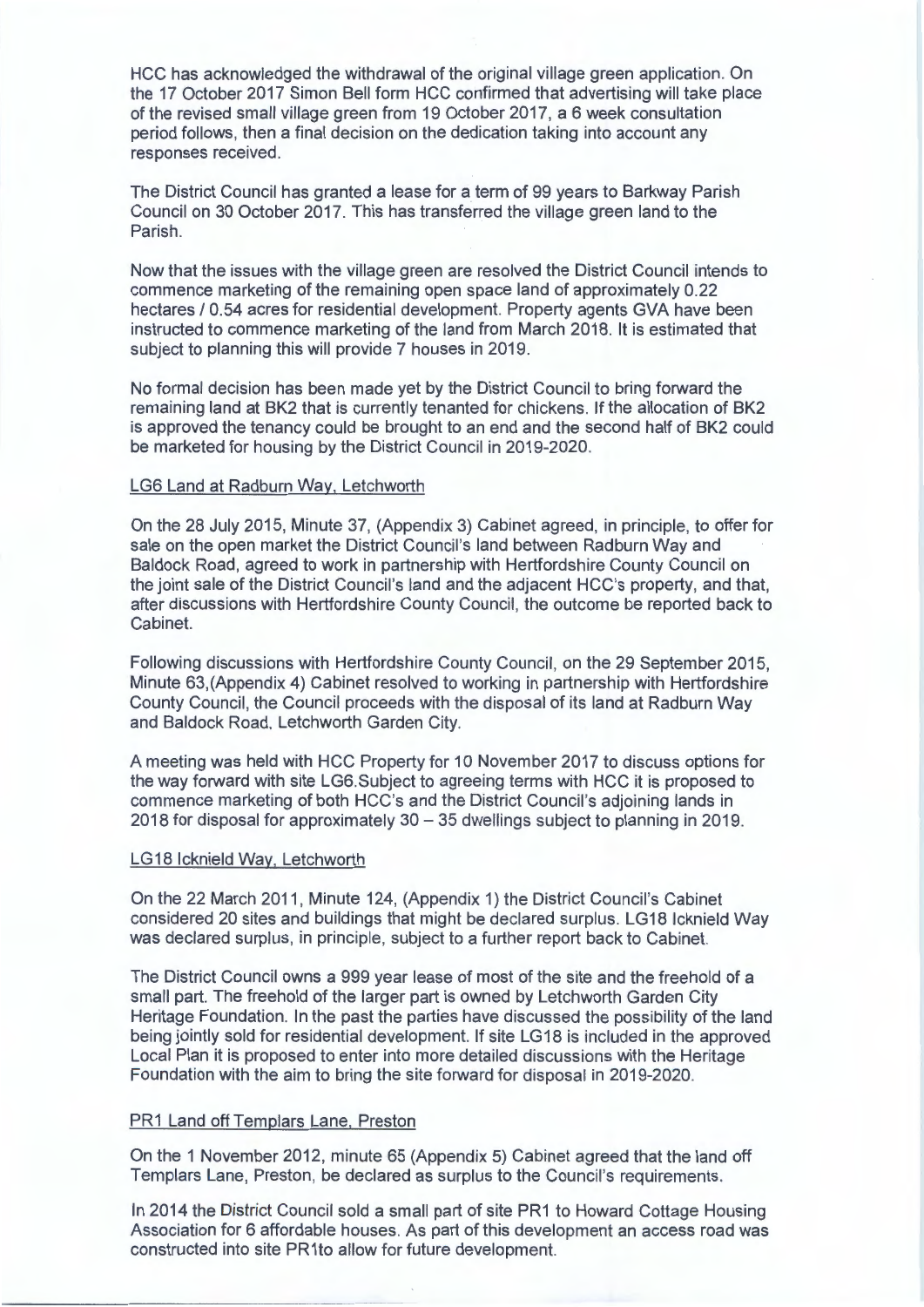Subject to adoption in the Local Plan it is planned to dispose the land at site PR1 in 2019-2020.

### RY8 Lumen Road, Royston

On the 22 March 2011, Minute 124, (Appendix 1) the District Council's Cabinet considered 20 sites and buildings that might be declared surplus. At that meeting RY8 Lumen Road was declared surplus, in principle, subject to a further report back to Cabinet.

At a further meeting of Cabinet on 1 November 2012. Minute 66 (Appendix 5) Cabinet resolved that the 0.55 acre District Council owned site at Lumen Road. Royston be offered for sale on the open market. Following marketing a number of offers were received. After consideration the offers the Lumen Road site was sold without planning permission to Aldwyck Housing on 22 February 2016.

After the sale by the District Council to Aldwyck Housing their Architects prepared plans for 15 dwellings which was submitted in June 2017 (ref: 17/01129/1).

### WE1 Land off Hitchin Road, Weston

On the 30 March 2016, Minute 119, (Appendix 6) the District Council's Cabinet resolved to the disposal of approximately 1.3 hectares of its land at The Snipe and Hitchin Road, Weston for the provision of affordable and market houses be agreed in principle, subject to a further report. This Council owned site could provide for 25 dwellings.

Proposal WE1 was amend to include additional land adjacent to the Council's land that belongs to another landowner. This landowner has appointed a planning and development consultant who is in active negotiations with the District Council to bring forward both the Council's and adjacent land holdings for disposal site WE1in 2018 or 2019.

Yours sincerely

David Charlton **Property Services** 

**Appendices: Cabinet Minutes** 

- 1. 22 March 2011, Minute 124
- 2. 26 March 2013, Minute 150
- 3. 28 July 2015, Minute 37
- 4. 29 September 2015, Minute 63
- 5. 1 November 2012, Minutes 65 & 66
- 6. 30 March 2016, Minute 119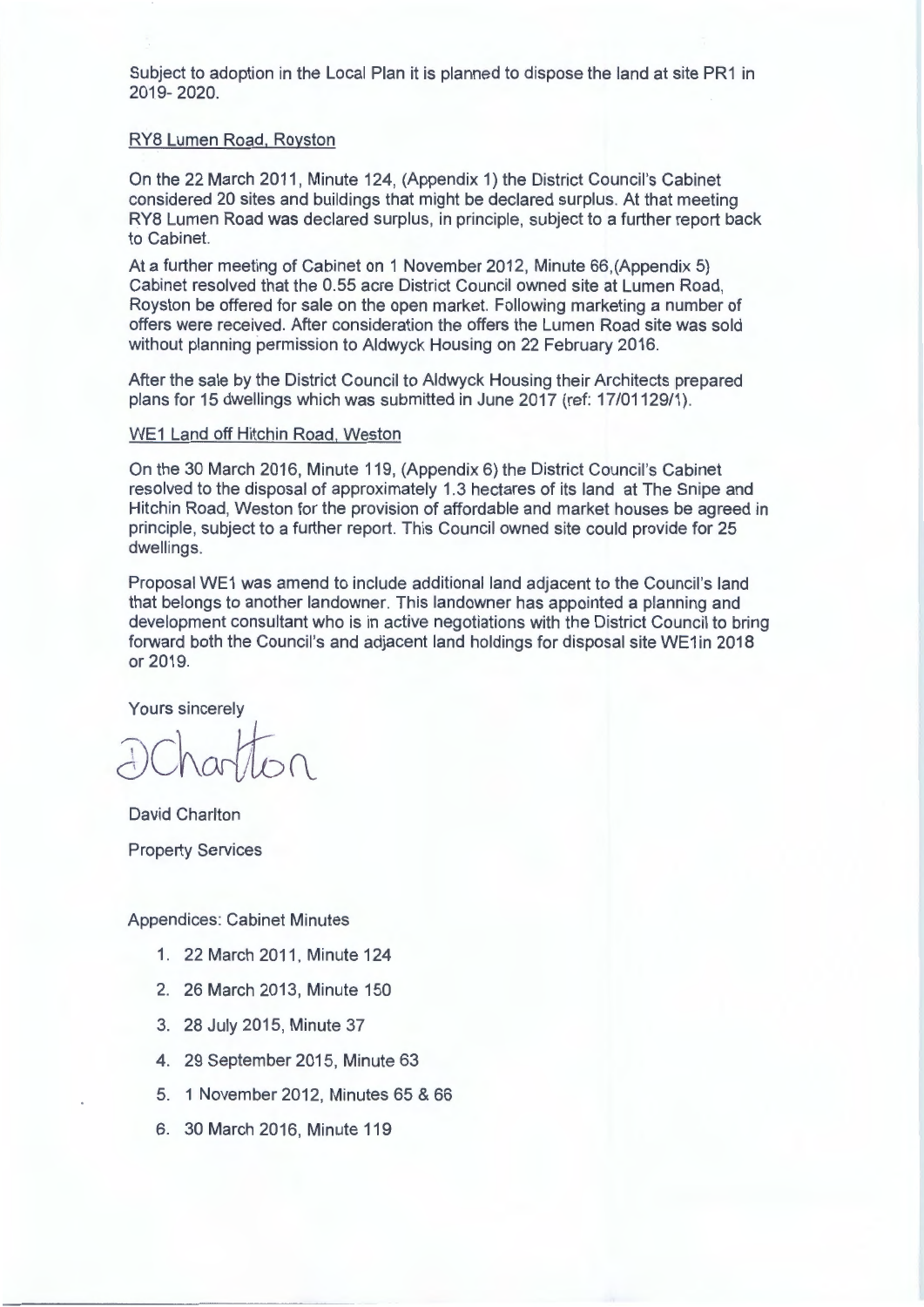# Cabinet Minutes

## Attendance Details

| Present:       | Councillor Mrs L.A. Needham (Chairman), Councillor T.W. Hone (Vice-         |
|----------------|-----------------------------------------------------------------------------|
|                | Chairman), Councillor Tom Brindley, Councillor P.C.W. Burt, Councillor      |
|                | Tricia Cowley and Councillor I.J. Knighton.                                 |
| In attendance: | Chief Executive, Strategic Director of Finance, Policy & Governance,        |
|                | Strategic Director of Customer Services, Strategic Director of Planning,    |
|                | Housing & Enterprise, Head of Finance, Performance & Asset                  |
|                | Management, Head of Policy, Partnerships & Community Development,           |
|                | Head of Leisure & Environmental Services, Corporate Strategic Planning &    |
|                | Enterprise Manager, Service Manager - Grounds Maintenance,                  |
|                | Environmental Health Manager, Planning Projects Manager, Principal          |
|                | Planning Officer, Senior Estates Surveyor, Corporate Legal Manager,         |
|                | Property Solicitor, Temporary Contracts Lawyer, Democratic Services         |
|                | Manager and Committee & Member Services Manager.                            |
| Also Present:  | Councillors Judi Billing (Chairman of Hitchin Committee), Fiona Hill        |
|                | (Chairman of Royston & District Committee), Lawrence Oliver (Chairman       |
|                | of Overview & Scrutiny Committee), Michael Weeks (Chairman of Baldock       |
|                | & District Committee), Mrs A.G. Ashley, A.F. Hunter, Marilyn Kirkland, Paul |
|                | Marment, Alan Millard, M.R.M. Muir and Michael Paterson.                    |
|                | Alderman F.J. Smith.                                                        |
|                | Mr Paul Hodgkinson (Chairman & Chief Executive, Simons Group), Mr Mark      |
|                | Newton (Development Director, Simons Limited), Mr Charles Vyvyan            |
|                | (Development Executive for Churchgate Project).                             |
|                | 10 members of the public.                                                   |
|                |                                                                             |

|                              |                           | <b>Cabinet Minutes</b>                                                                                                                                                                  |                                                                                                                                                                                                                                                                                                                                                                                                                                                                                                                                                                                                                                                                                                                                                                                                                   |  |
|------------------------------|---------------------------|-----------------------------------------------------------------------------------------------------------------------------------------------------------------------------------------|-------------------------------------------------------------------------------------------------------------------------------------------------------------------------------------------------------------------------------------------------------------------------------------------------------------------------------------------------------------------------------------------------------------------------------------------------------------------------------------------------------------------------------------------------------------------------------------------------------------------------------------------------------------------------------------------------------------------------------------------------------------------------------------------------------------------|--|
| Date:                        | Tuesday, 22nd March, 2011 | Time: 7.30 pm                                                                                                                                                                           | Place:<br><b>Council Chamber, Council</b><br>Offices, Gernon Road,<br>Letchworth Garden City                                                                                                                                                                                                                                                                                                                                                                                                                                                                                                                                                                                                                                                                                                                      |  |
|                              |                           | <u>Attendance Details</u>                                                                                                                                                               |                                                                                                                                                                                                                                                                                                                                                                                                                                                                                                                                                                                                                                                                                                                                                                                                                   |  |
| Present:                     |                           |                                                                                                                                                                                         | Councillor Mrs L.A. Needham (Chairman), Councillor T.W. Hone (Vice-<br>Chairman), Councillor Tom Brindley, Councillor P.C.W. Burt, Councillor                                                                                                                                                                                                                                                                                                                                                                                                                                                                                                                                                                                                                                                                     |  |
|                              | In attendance:            | Tricia Cowley and Councillor I.J. Knighton.                                                                                                                                             | Chief Executive, Strategic Director of Finance, Policy & Governance,<br>Strategic Director of Customer Services, Strategic Director of Planning,<br>Housing & Enterprise, Head of Finance, Performance & Asset<br>Management, Head of Policy, Partnerships & Community Development,                                                                                                                                                                                                                                                                                                                                                                                                                                                                                                                               |  |
|                              | Also Present:             | Manager and Committee & Member Services Manager.<br>Marment, Alan Millard, M.R.M. Muir and Michael Paterson.<br>Alderman F.J. Smith.<br>(Development Executive for Churchgate Project). | Head of Leisure & Environmental Services, Corporate Strategic Planning &<br>Enterprise Manager, Service Manager - Grounds Maintenance,<br>Environmental Health Manager, Planning Projects Manager, Principal<br>Planning Officer, Senior Estates Surveyor, Corporate Legal Manager,<br>Property Solicitor, Temporary Contracts Lawyer, Democratic Services<br>Councillors Judi Billing (Chairman of Hitchin Committee), Fiona Hill<br>(Chairman of Royston & District Committee), Lawrence Oliver (Chairman<br>of Overview & Scrutiny Committee), Michael Weeks (Chairman of Baldock<br>& District Committee), Mrs A.G. Ashley, A.F. Hunter, Marilyn Kirkland, Paul<br>Mr Paul Hodgkinson (Chairman & Chief Executive, Simons Group), Mr Mark<br>Newton (Development Director, Simons Limited), Mr Charles Vyvyan |  |
|                              | Item Description/Decision | 10 members of the public.                                                                                                                                                               |                                                                                                                                                                                                                                                                                                                                                                                                                                                                                                                                                                                                                                                                                                                                                                                                                   |  |
| <b>PART I</b>                |                           |                                                                                                                                                                                         |                                                                                                                                                                                                                                                                                                                                                                                                                                                                                                                                                                                                                                                                                                                                                                                                                   |  |
| <u>10</u><br>3               | Strong.                   | <b>APOLOGIES FOR ABSENCE</b>                                                                                                                                                            | Apologies for absence were submitted on behalf of Councillors Bernard Lovewell and Mrs C.P.A.                                                                                                                                                                                                                                                                                                                                                                                                                                                                                                                                                                                                                                                                                                                     |  |
| <u>10</u><br>4               | <b>MINUTES</b>            |                                                                                                                                                                                         |                                                                                                                                                                                                                                                                                                                                                                                                                                                                                                                                                                                                                                                                                                                                                                                                                   |  |
|                              |                           | Minutes (kab12.pl?cmte=CAB&meet=9&arc=20)<br>a true record of the proceedings and signed by the Chairman.                                                                               | RESOLVED: That the Minutes of the meeting of Cabinet held on 25 January 2011 be approved as                                                                                                                                                                                                                                                                                                                                                                                                                                                                                                                                                                                                                                                                                                                       |  |
|                              | <b>MINUTES</b>            | Minutes (kab12.pl?cmte=CAB&meet=10&arc=20)                                                                                                                                              |                                                                                                                                                                                                                                                                                                                                                                                                                                                                                                                                                                                                                                                                                                                                                                                                                   |  |
| <u> 10</u><br>$\overline{5}$ |                           | as a true record of the proceedings and signed by the Chairman.                                                                                                                         | <b>RESOLVED:</b> That the Minutes of the meeting of Cabinet held on 15 February 2011 be approved                                                                                                                                                                                                                                                                                                                                                                                                                                                                                                                                                                                                                                                                                                                  |  |
|                              |                           | <b>NOTIFICATION OF OTHER BUSINESS</b>                                                                                                                                                   |                                                                                                                                                                                                                                                                                                                                                                                                                                                                                                                                                                                                                                                                                                                                                                                                                   |  |
| <u>10</u><br>6               |                           | There was no notification of other business.                                                                                                                                            |                                                                                                                                                                                                                                                                                                                                                                                                                                                                                                                                                                                                                                                                                                                                                                                                                   |  |
|                              |                           |                                                                                                                                                                                         |                                                                                                                                                                                                                                                                                                                                                                                                                                                                                                                                                                                                                                                                                                                                                                                                                   |  |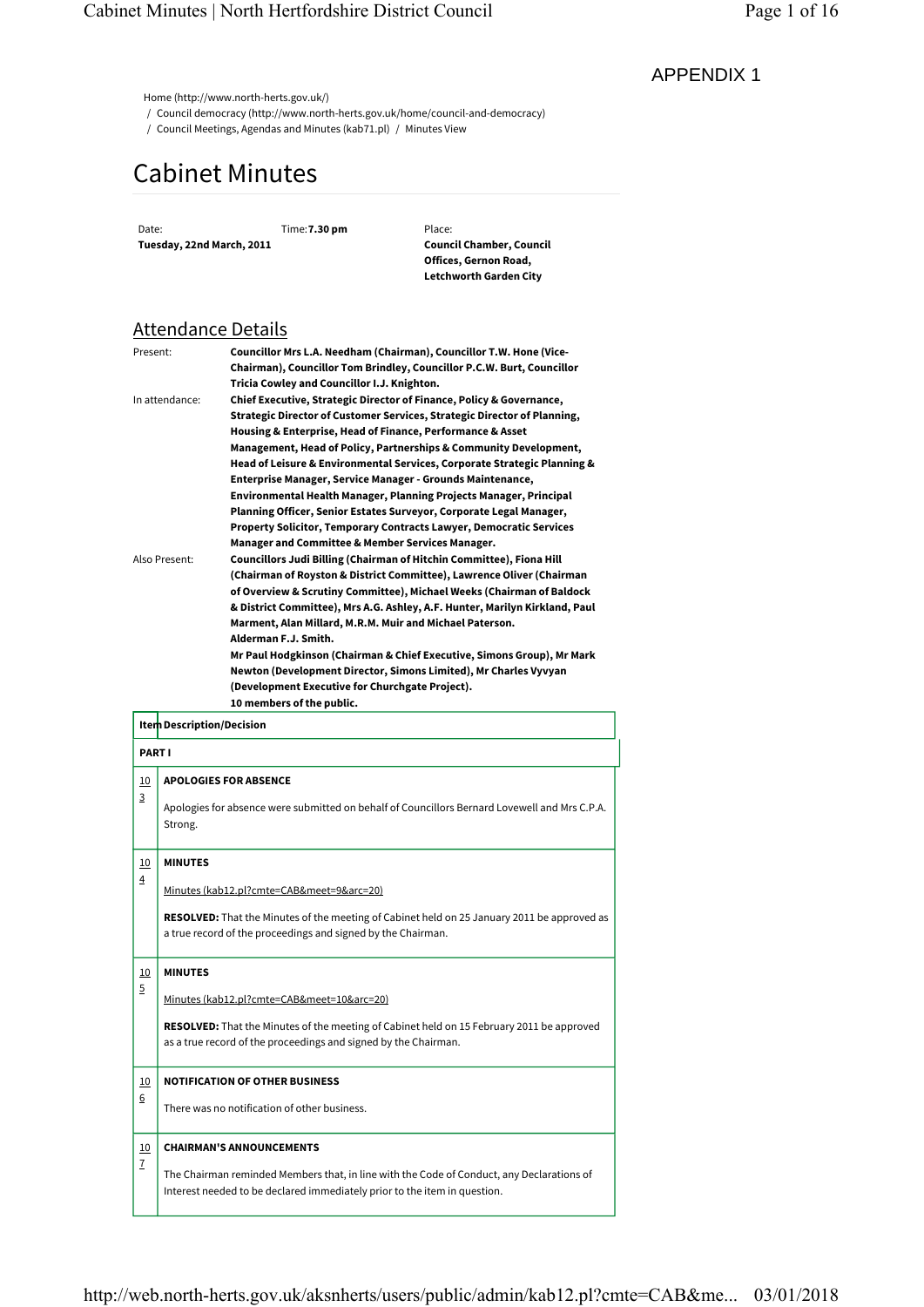| Item Description/Decision                                                                                                                                                                                                                                                                                                                                       |
|-----------------------------------------------------------------------------------------------------------------------------------------------------------------------------------------------------------------------------------------------------------------------------------------------------------------------------------------------------------------|
| <b>LAND AND PROPERTY DISPOSALS</b>                                                                                                                                                                                                                                                                                                                              |
| Report                                                                                                                                                                                                                                                                                                                                                          |
| <b>Location Plans</b>                                                                                                                                                                                                                                                                                                                                           |
| The Portfolio Holder for Finance and IT presented a Part II report of the Head of Finance,<br>Performance and Asset Management in respect of some potential Land and Property Disposals.<br>The following appendix was submitted with the report:                                                                                                               |
| Appendix A - Table of various sites and buildings with location plans.                                                                                                                                                                                                                                                                                          |
| The report contained details and estimated market values of the following sites/properties:                                                                                                                                                                                                                                                                     |
| • Site 1 (Land adjacent to 1 The Green, Newnham);                                                                                                                                                                                                                                                                                                               |
| • Site 2 (Land at Yeomanry Drive, Baldock);                                                                                                                                                                                                                                                                                                                     |
| • Property 3 (Baldock Town Hall);                                                                                                                                                                                                                                                                                                                               |
| · Site 4 (Land rear of 17-43 Clare Crescent, Baldock);                                                                                                                                                                                                                                                                                                          |
| · Site 5 (Land at Kits Lane, Wallington);                                                                                                                                                                                                                                                                                                                       |
| · Site 6 (Garrison Court, Hollow Lane, Hitchin);                                                                                                                                                                                                                                                                                                                |
| • Site 7 (Cranborne Avenue/Hawthorn Close, Hitchin);                                                                                                                                                                                                                                                                                                            |
| • Site 8 (Passingham Avenue, Hitchin);                                                                                                                                                                                                                                                                                                                          |
| • Site 9 - withdrawn;                                                                                                                                                                                                                                                                                                                                           |
|                                                                                                                                                                                                                                                                                                                                                                 |
| · Site 10 (Highover Road, Letchworth Garden City);                                                                                                                                                                                                                                                                                                              |
| · Site 11 (Icknield Way, Letchworth Garden City;                                                                                                                                                                                                                                                                                                                |
| • Site 12 (Ivel Court, Radburn Way, Letchworth Garden City);                                                                                                                                                                                                                                                                                                    |
| • Site 13 (Baldock Road, Letchworth Garden City);                                                                                                                                                                                                                                                                                                               |
| • Site 14 (The Pelican Public House, Letchworth Garden City);                                                                                                                                                                                                                                                                                                   |
| • Property 15 (Letchworth Town Hall);                                                                                                                                                                                                                                                                                                                           |
| · Site 16 (Gernon Road, Letchworth Garden City);                                                                                                                                                                                                                                                                                                                |
| • Site 17 (Windmill Close, Barkway);                                                                                                                                                                                                                                                                                                                            |
| · Site 18 (Greenbury Close, Barley);                                                                                                                                                                                                                                                                                                                            |
| • Site 19 (King James Car Park, Royston);                                                                                                                                                                                                                                                                                                                       |
| · Site 20 (Lumen Road, Royston);                                                                                                                                                                                                                                                                                                                                |
| • Site 21 (Orchard Way, Breachwood Green).                                                                                                                                                                                                                                                                                                                      |
| The Portfolio Holder for Finance and IT advised that Site 18 (Greenbury Close, Barley) had been<br>withdrawn from the list of sites, as the Council no longer had an interest in this land.                                                                                                                                                                     |
|                                                                                                                                                                                                                                                                                                                                                                 |
| Cabinet agreed that the proposed disposal of Site 1 (Land adjacent to 1 The Green, Newnham)<br>should not be further pursued.                                                                                                                                                                                                                                   |
| Members were informed that consultation with the Area Committees regarding the sites<br>remaining on the list would be carried out in due course, before a further report was brought<br>back to Cabinet for consideration.                                                                                                                                     |
| <b>RESOLVED:</b>                                                                                                                                                                                                                                                                                                                                                |
| (1) That, with the exception of Site 1 (Land adjacent to 1 The Green, Newnham); Property 3<br>(Baldock Town Hall); Site 18 (Greenbury Close, Barley); and Site 19 (King James Car Park,<br>Royston), the sites and buildings within the report be declared surplus to the Council's<br>requirements, in principle, subject to a further report back to Cabinet; |
| (2) That it be noted that Property 3 (Baldock Town Hall) is subject to separate reports on the<br>Agenda;                                                                                                                                                                                                                                                       |
| (3) That Site 19 (King James Car Park, Royston) be marketed to establish what opportunities<br>may exist and the results reported back to Cabinet.                                                                                                                                                                                                              |
| REASON FOR DECISION: To facilitate the provision of new social housing through the use of                                                                                                                                                                                                                                                                       |
| Council owned land that might otherwise remain of limited benefit to the community; and to<br>provide financial receipts to help fund the 2011 to 2015 Capital Programme.                                                                                                                                                                                       |

Start - 7.30pm End - 10.10pm

**Back**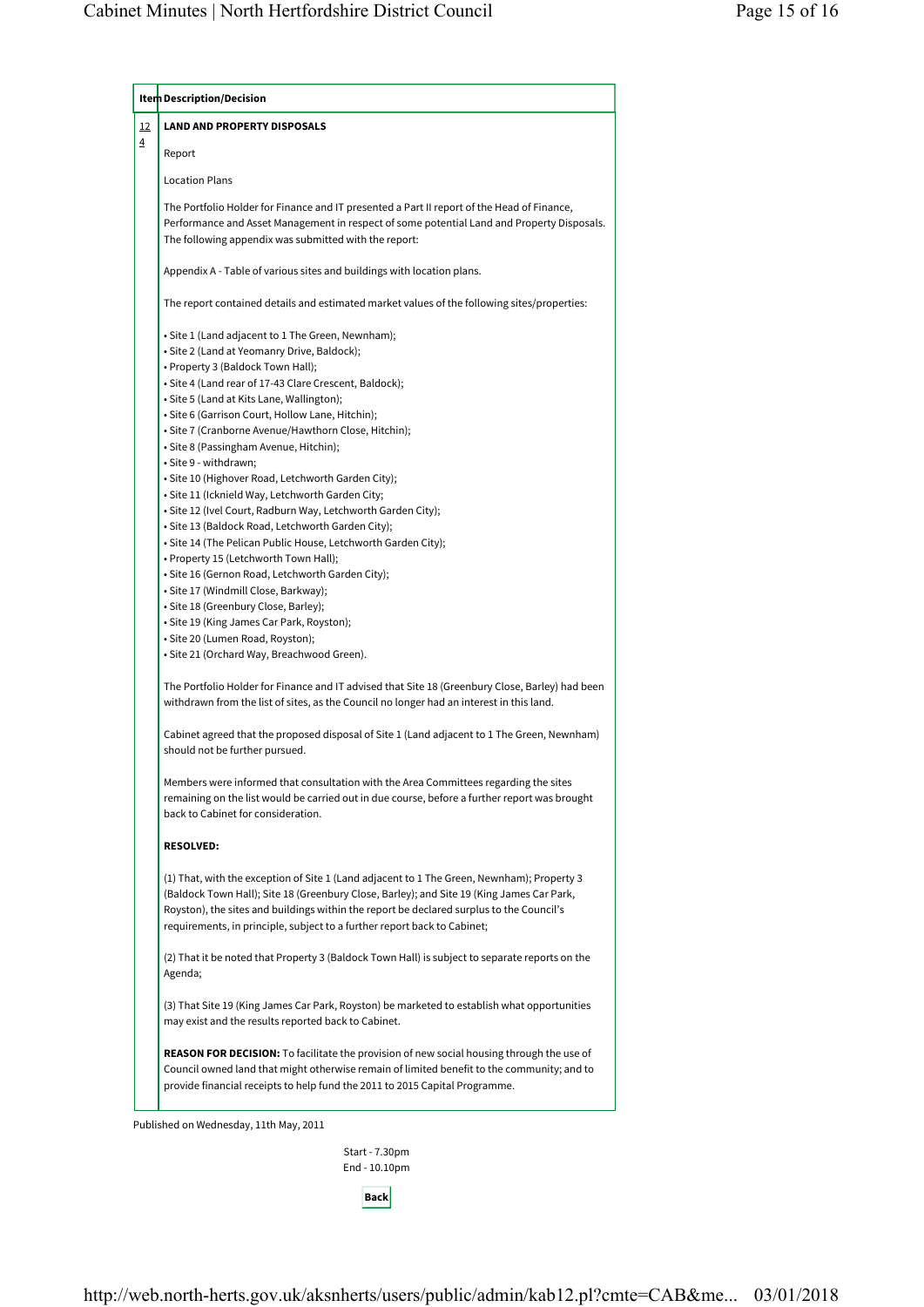# Cabinet Minutes

# Attendance Details

| Present:       | Councillor Mrs L.A. Needham (Chairman), Councillor T.W. Hone (Vice-        |
|----------------|----------------------------------------------------------------------------|
|                | Chairman), Councillor Tom Brindley, Councillor P.C.W. Burt, Councillor     |
|                | Tricia Cowley, Councillor I.J. Knighton, Councillor Bernard Lovewell and   |
|                | <b>Councillor Mrs C.P.A. Strong.</b>                                       |
| In attendance: | <b>Chief Executive, Strategic Director of Customer Services, Strategic</b> |
|                | Director of Finance, Policy & Governance, Head of Finance, Performance &   |
|                | Asset Management, Head of Housing & Public Protection, Head of Policy &    |
|                | <b>Community Services, Strategic Housing Manager, Environmental Health</b> |
|                | Manager, Service Manager (Waste Management), Leisure Contracts and         |
|                | <b>Projects Manager, Community Facilities Manager, Senior Estates</b>      |
|                | Surveyor, Senior Planning Officer, Environmental Protection Officer,       |
|                | Acting Corporate Legal Manager, Contracts Solicitor, Democratic Services   |
|                | Manager and Committee & Member Services Manager.                           |
| Also Present:  | Councillors R.L. Shakespeare-Smith (Chairman of the Overview and           |
|                | Scrutiny Committee), David Levett (Chairman of the Finance, Audit and      |
|                | Risk Committee), Fiona Hill, A.F. Hunter and M.R.M. Muir.                  |
|                | 6 Members of the Public.                                                   |

|                             | Date:<br>Tuesday, 26th March, 2013 | Time: 7.30pm                                                                                                  | Place:<br><b>Council Chamber, Council</b><br>Offices, Gernon Road,<br>Letchworth Garden City                                                                                                                                                                                                                                                                                                                                                                                                                                                                                                                                                                                                                    |  |
|-----------------------------|------------------------------------|---------------------------------------------------------------------------------------------------------------|-----------------------------------------------------------------------------------------------------------------------------------------------------------------------------------------------------------------------------------------------------------------------------------------------------------------------------------------------------------------------------------------------------------------------------------------------------------------------------------------------------------------------------------------------------------------------------------------------------------------------------------------------------------------------------------------------------------------|--|
|                             | <b>Attendance Details</b>          |                                                                                                               |                                                                                                                                                                                                                                                                                                                                                                                                                                                                                                                                                                                                                                                                                                                 |  |
| Present:                    | In attendance:                     | <b>Councillor Mrs C.P.A. Strong.</b>                                                                          | Councillor Mrs L.A. Needham (Chairman), Councillor T.W. Hone (Vice-<br>Chairman), Councillor Tom Brindley, Councillor P.C.W. Burt, Councillor<br>Tricia Cowley, Councillor I.J. Knighton, Councillor Bernard Lovewell and<br><b>Chief Executive, Strategic Director of Customer Services, Strategic</b><br>Director of Finance, Policy & Governance, Head of Finance, Performance &                                                                                                                                                                                                                                                                                                                             |  |
|                             | Also Present:                      | 6 Members of the Public.                                                                                      | Asset Management, Head of Housing & Public Protection, Head of Policy &<br><b>Community Services, Strategic Housing Manager, Environmental Health</b><br>Manager, Service Manager (Waste Management), Leisure Contracts and<br>Projects Manager, Community Facilities Manager, Senior Estates<br>Surveyor, Senior Planning Officer, Environmental Protection Officer,<br>Acting Corporate Legal Manager, Contracts Solicitor, Democratic Services<br>Manager and Committee & Member Services Manager.<br>Councillors R.L. Shakespeare-Smith (Chairman of the Overview and<br>Scrutiny Committee), David Levett (Chairman of the Finance, Audit and<br>Risk Committee), Fiona Hill, A.F. Hunter and M.R.M. Muir. |  |
|                             | Item Description/Decision          |                                                                                                               |                                                                                                                                                                                                                                                                                                                                                                                                                                                                                                                                                                                                                                                                                                                 |  |
| <b>PART I</b>               |                                    |                                                                                                               |                                                                                                                                                                                                                                                                                                                                                                                                                                                                                                                                                                                                                                                                                                                 |  |
| <u>13</u><br>$\overline{2}$ | <b>APOLOGIES FOR ABSENCE</b>       | There were no apologies for absence.                                                                          |                                                                                                                                                                                                                                                                                                                                                                                                                                                                                                                                                                                                                                                                                                                 |  |
| <u>13</u><br>3              | <b>MINUTES</b>                     | Minutes (kab12.pl?cmte=CAB&meet=26&arc=20)<br>as a true record of the proceedings and signed by the Chairman. | RESOLVED: That the Minutes of the meeting of Cabinet held on 19 February 2013 be approved                                                                                                                                                                                                                                                                                                                                                                                                                                                                                                                                                                                                                       |  |
| <u>13</u><br>$\overline{4}$ |                                    | <b>NOTIFICATION OF OTHER BUSINESS</b><br>There was no notification of other business.                         |                                                                                                                                                                                                                                                                                                                                                                                                                                                                                                                                                                                                                                                                                                                 |  |
| <u>13</u>                   | <b>CHAIRMAN'S ANNOUNCEMENTS</b>    |                                                                                                               |                                                                                                                                                                                                                                                                                                                                                                                                                                                                                                                                                                                                                                                                                                                 |  |
| $\overline{5}$              |                                    |                                                                                                               | (1) The Chairman reminded Members that, in line with the Code of Conduct, any Declarations of<br>Interest needed to be declared immediately prior to the item in question; and                                                                                                                                                                                                                                                                                                                                                                                                                                                                                                                                  |  |
|                             | speak.                             |                                                                                                               | (2) The Chairman asked that, for the benefit of any members of the public present at the<br>meeting, Officers announce their name and their designation to the meeting when invited to                                                                                                                                                                                                                                                                                                                                                                                                                                                                                                                          |  |
|                             |                                    |                                                                                                               |                                                                                                                                                                                                                                                                                                                                                                                                                                                                                                                                                                                                                                                                                                                 |  |
|                             |                                    |                                                                                                               |                                                                                                                                                                                                                                                                                                                                                                                                                                                                                                                                                                                                                                                                                                                 |  |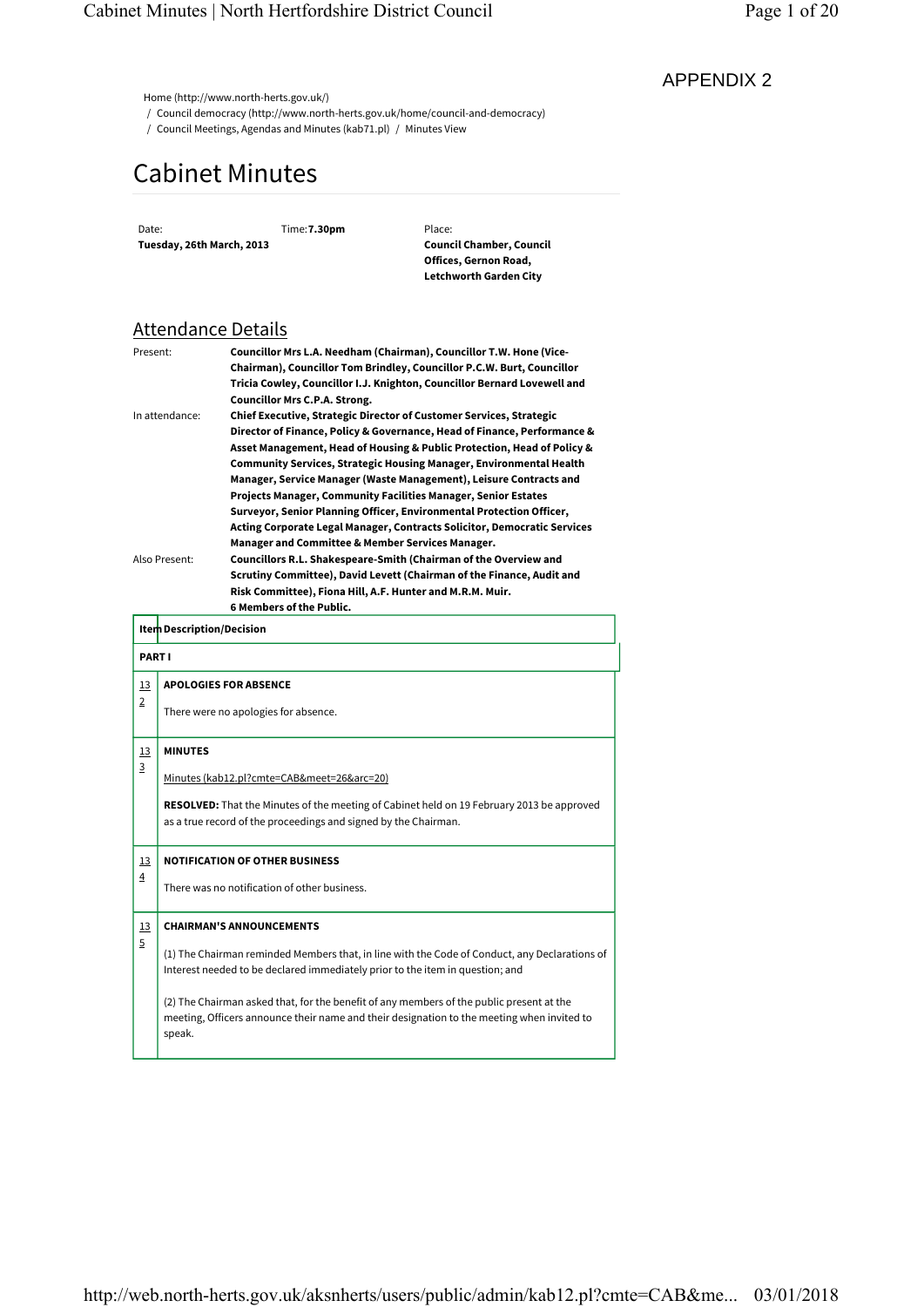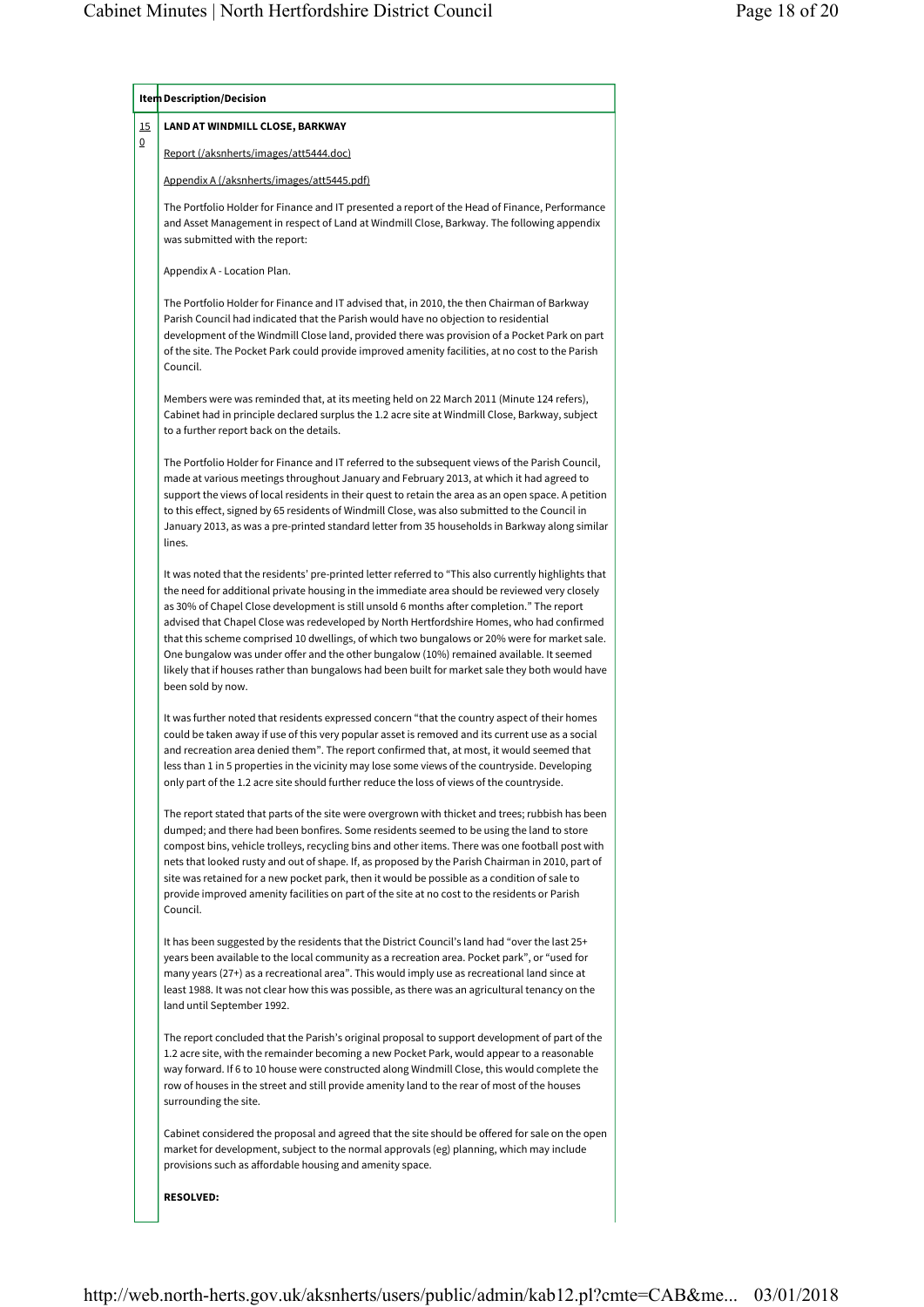|                | Item Description/Decision                                                                                                                                                                                                                                                                                                                 |  |  |  |  |  |  |
|----------------|-------------------------------------------------------------------------------------------------------------------------------------------------------------------------------------------------------------------------------------------------------------------------------------------------------------------------------------------|--|--|--|--|--|--|
|                | (1) That, subject to the Royston and District Committee raising no substantive objections to the<br>proposals, the 1.2 acre site at Windmill Close, Barkway be offered for sale on the open market                                                                                                                                        |  |  |  |  |  |  |
|                | for development, subject to the normal approvals (eg) planning, which may include provisions                                                                                                                                                                                                                                              |  |  |  |  |  |  |
|                | such as affordable housing and amenity space; and                                                                                                                                                                                                                                                                                         |  |  |  |  |  |  |
|                | (2) That, following receipt of the offers for the site and after consultation with the Local Ward                                                                                                                                                                                                                                         |  |  |  |  |  |  |
|                | Councillor, the decision on which one to accept be delegated to the Strategic Director of<br>Finance, Policy and Governance, in consultation with the Portfolio Holder for Finance and IT.                                                                                                                                                |  |  |  |  |  |  |
|                | <b>REASON FOR DECISION:</b> To provide a financial receipt to help fund the 2013-2016 Capital<br>Programme and reduce ongoing liabilities for NHDC.                                                                                                                                                                                       |  |  |  |  |  |  |
| <u>15</u>      | <b>EXCLUSION OF PRESS AND PUBLIC</b>                                                                                                                                                                                                                                                                                                      |  |  |  |  |  |  |
| 1              | <b>RESOLVED:</b> That under Section 100A(4) of the Local Government Act 1972, the public and press<br>be excluded from the meeting for the following item of business on the grounds that it involves<br>the likely disclosure of exempt information as defined in Paragraph 3 of Part 1 of Schedule 12A<br>of the said Act (as amended). |  |  |  |  |  |  |
|                | <b>PART II</b>                                                                                                                                                                                                                                                                                                                            |  |  |  |  |  |  |
| <u>15</u>      | HITCHIN SWIMMING CENTRE - PROPOSED DEVELOPMENT                                                                                                                                                                                                                                                                                            |  |  |  |  |  |  |
| $\overline{2}$ | Report                                                                                                                                                                                                                                                                                                                                    |  |  |  |  |  |  |
|                | Addendum                                                                                                                                                                                                                                                                                                                                  |  |  |  |  |  |  |
|                | Appendix 1.1                                                                                                                                                                                                                                                                                                                              |  |  |  |  |  |  |
|                | Appendix 1.2                                                                                                                                                                                                                                                                                                                              |  |  |  |  |  |  |
|                | The Portfolio Holder for Leisure presented a Part 2 report of the Head of Leisure and<br>Environmental Services in respect of Hitchin Swimming Centre - Proposed Development. The<br>following appendix was submitted with the report:                                                                                                    |  |  |  |  |  |  |
|                | Appendix 1 - Letter from Managing Director of Stevenage Leisure Limited (SLL).                                                                                                                                                                                                                                                            |  |  |  |  |  |  |
|                | The Portfolio Holder for Leisure informed Cabinet of the outcome of the tender exercise which<br>had been carried out in respect of the development scheme for Hitchin Swimming Centre.                                                                                                                                                   |  |  |  |  |  |  |
|                | The Portfolio Holder for Leisure referred to an addendum report, which had been tabled at the<br>meeting, and which provided a breakdown of the successful tender against the original budgets<br>for the scheme. The addendum report also included some revised recommendations.                                                         |  |  |  |  |  |  |
|                | <b>RESOLVED:</b>                                                                                                                                                                                                                                                                                                                          |  |  |  |  |  |  |
|                | (1) That the current Royston and Hitchin Leisure Management Contracts be extended for a<br>period of seven years until 31 March 2024, to allow the provision of Multi-Functional Rooms at<br>Hitchin Swimming Centre, to be funded in accordance with the payment schedule set out in<br>Appendix 1 to the report; and                    |  |  |  |  |  |  |
|                |                                                                                                                                                                                                                                                                                                                                           |  |  |  |  |  |  |
|                | (2) That the development contract be awarded to R. Borras Limited, because its tender is within<br>the overall budget for the project, and the cost of the multi functional rooms are less than the<br>maximum investment of £1.1 million committed to by Stevenage Leisure Limited.                                                      |  |  |  |  |  |  |

ay, 25th April, 2

10.15pm **Back**

A (http://www.north-B (http://www.north-C (http://www.north-E (http://www.north-F (http://www.north-G (http://www.north-H (http://www.north herts.gov.uk/a-to-z/a) herts.gov.uk/a-to-z/b) herts.gov.uk/a-to-z/c) herts.gov.uk/a-to-z/e) herts.gov.uk/a-to-z/f) herts.gov.uk/a-to-z/g) herts.gov.uk/a-to-z/h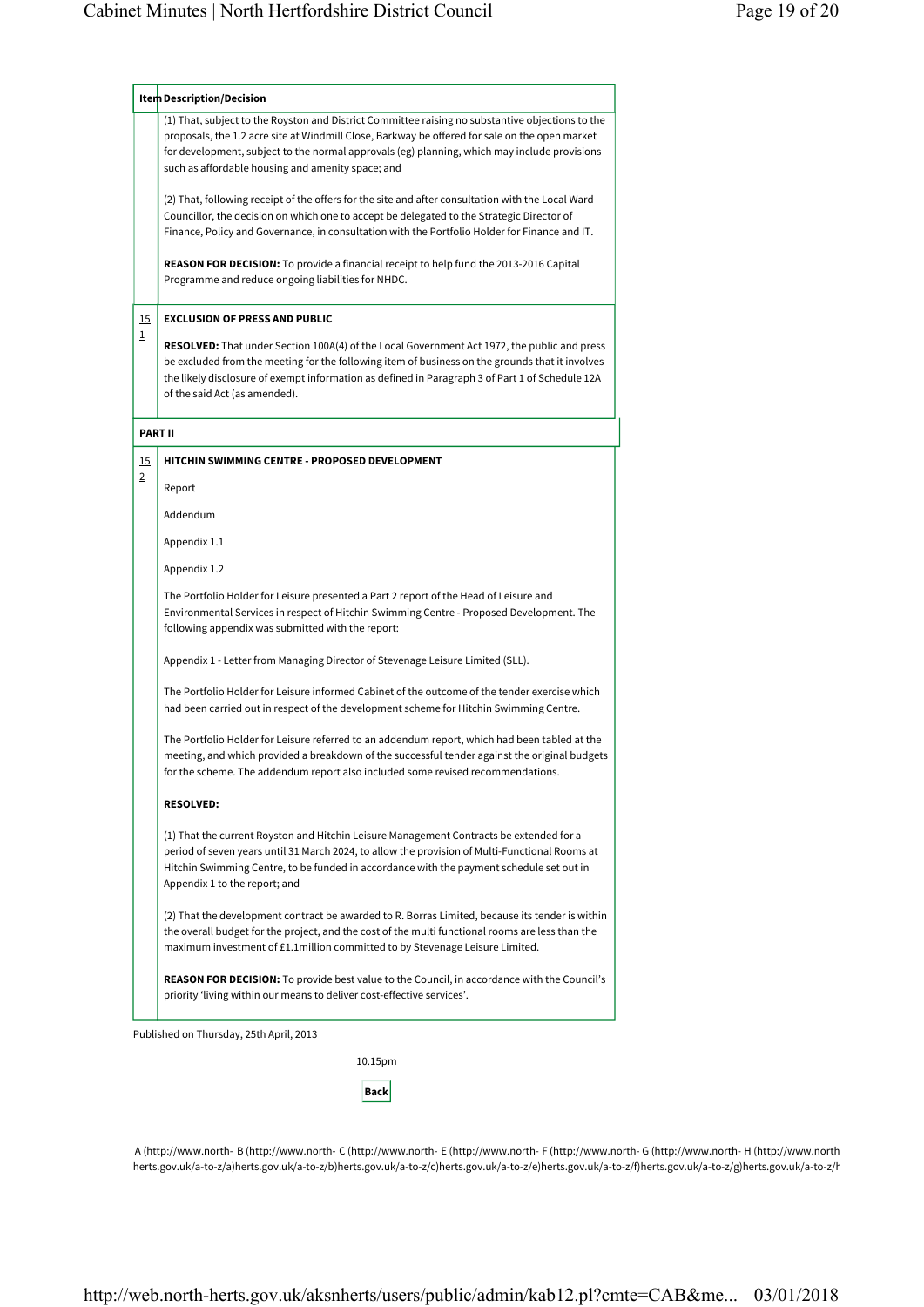# Cabinet Minutes

## Attendance Details

| Present:       | Councillor Mrs L.A. Needham (Chairman), Councillor T.W. Hone (Vice-        |
|----------------|----------------------------------------------------------------------------|
|                | Chairman), Councillor P.C.W. Burt, Councillor Julian Cunningham,           |
|                | Councillor Jane Gray, Councillor Tony Hunter, Councillor David Levett and  |
|                | <b>Councillor Bernard Lovewell.</b>                                        |
| In attendance: | Strategic Director of Finance, Policy & Governance, Strategic Director of  |
|                | Customer Services, Head of Finance, Performance & Asset Management,        |
|                | Head of Revenues, Benefits & IT, Head of Policy & Community Services,      |
|                | Strategic Planning & Projects Manager, Principal Strategic Planning        |
|                | Officer, Contracts and Projects Manager, Services Manager - Waste &        |
|                | Recycling, Senior Estates Surveyor, Policy Officer, Acting Corporate Legal |
|                | Manager, Acting Senior Lawyer, Democratic Services Manager and             |
|                | <b>Committee &amp; Member Services Manager.</b>                            |
| Also Present:  | Councillors Cathryn Henry (Chairman of Overview & Scrutiny Committee).     |
|                | 9 Members of the Public.                                                   |
|                |                                                                            |

| Date:         | Tuesday, 28th July, 2015        | Time: 7.30pm                                               | Place:<br><b>Council Chamber, Council</b><br>Offices, Gernon Road,<br><b>Letchworth Garden City</b>                                                                                                                                                                                                                                                                                                                                                                                                                                                                                                                                           |  |
|---------------|---------------------------------|------------------------------------------------------------|-----------------------------------------------------------------------------------------------------------------------------------------------------------------------------------------------------------------------------------------------------------------------------------------------------------------------------------------------------------------------------------------------------------------------------------------------------------------------------------------------------------------------------------------------------------------------------------------------------------------------------------------------|--|
|               | <u>Attendance Details</u>       |                                                            |                                                                                                                                                                                                                                                                                                                                                                                                                                                                                                                                                                                                                                               |  |
| Present:      |                                 | <b>Councillor Bernard Lovewell.</b>                        | Councillor Mrs L.A. Needham (Chairman), Councillor T.W. Hone (Vice-<br>Chairman), Councillor P.C.W. Burt, Councillor Julian Cunningham,<br>Councillor Jane Gray, Councillor Tony Hunter, Councillor David Levett and                                                                                                                                                                                                                                                                                                                                                                                                                          |  |
|               | In attendance:                  | <b>Committee &amp; Member Services Manager.</b>            | Strategic Director of Finance, Policy & Governance, Strategic Director of<br>Customer Services, Head of Finance, Performance & Asset Management,<br>Head of Revenues, Benefits & IT, Head of Policy & Community Services,<br>Strategic Planning & Projects Manager, Principal Strategic Planning<br>Officer, Contracts and Projects Manager, Services Manager - Waste &<br>Recycling, Senior Estates Surveyor, Policy Officer, Acting Corporate Legal<br>Manager, Acting Senior Lawyer, Democratic Services Manager and                                                                                                                       |  |
|               | Also Present:                   | 9 Members of the Public.                                   | Councillors Cathryn Henry (Chairman of Overview & Scrutiny Committee).                                                                                                                                                                                                                                                                                                                                                                                                                                                                                                                                                                        |  |
|               |                                 | <u>Agenda Front Pages (/aksnherts/images/att9754.doc)</u>  |                                                                                                                                                                                                                                                                                                                                                                                                                                                                                                                                                                                                                                               |  |
|               | Item Description/Decision       |                                                            |                                                                                                                                                                                                                                                                                                                                                                                                                                                                                                                                                                                                                                               |  |
| <b>PART I</b> |                                 |                                                            |                                                                                                                                                                                                                                                                                                                                                                                                                                                                                                                                                                                                                                               |  |
| <u>22</u>     | <b>APOLOGIES FOR ABSENCE</b>    |                                                            |                                                                                                                                                                                                                                                                                                                                                                                                                                                                                                                                                                                                                                               |  |
|               |                                 | There were no apologies for absence.                       |                                                                                                                                                                                                                                                                                                                                                                                                                                                                                                                                                                                                                                               |  |
| <u>23</u>     | <b>MINUTES</b>                  |                                                            |                                                                                                                                                                                                                                                                                                                                                                                                                                                                                                                                                                                                                                               |  |
|               |                                 | Minutes (kab12.pl?cmte=CAB&meet=89&arc=20)                 |                                                                                                                                                                                                                                                                                                                                                                                                                                                                                                                                                                                                                                               |  |
|               |                                 | true record of the proceedings and signed by the Chairman. | <b>RESOLVED:</b> That the Minutes of the meeting of Cabinet held on 16 June 2015 be approved as a                                                                                                                                                                                                                                                                                                                                                                                                                                                                                                                                             |  |
| <u>24</u>     |                                 | <b>NOTIFICATION OF OTHER BUSINESS</b>                      |                                                                                                                                                                                                                                                                                                                                                                                                                                                                                                                                                                                                                                               |  |
|               |                                 | There was no notification of other business.               |                                                                                                                                                                                                                                                                                                                                                                                                                                                                                                                                                                                                                                               |  |
| 25            | <b>CHAIRMAN'S ANNOUNCEMENTS</b> |                                                            |                                                                                                                                                                                                                                                                                                                                                                                                                                                                                                                                                                                                                                               |  |
|               |                                 |                                                            | (1) The Chairman reminded Members that, in line with the Code of Conduct, any Declarations of<br>Interest needed to be declared immediately prior to the item in question;                                                                                                                                                                                                                                                                                                                                                                                                                                                                    |  |
|               | speak; and                      |                                                            | (2) The Chairman asked that, for the benefit of any members of the public present at the<br>meeting, Officers announce their name and their designation to the meeting when invited to                                                                                                                                                                                                                                                                                                                                                                                                                                                        |  |
|               |                                 |                                                            | (3) The Chairman advised that, at the Council Meeting held on 16 July 2015, the Council's<br>Constitution was updated, including procedures in relation to members of the public<br>addressing committees. The new procedure allowed, if required, for a maximum of three<br>questions of clarification (in total) to be asked to each speaker at the conclusion of their<br>presentation. These questions must be put to the Chairman, who would decide whether or not<br>the question was valid. The Chairman could decline questions that they considered to be<br>irrelevant or if they had already been covered during the presentation. |  |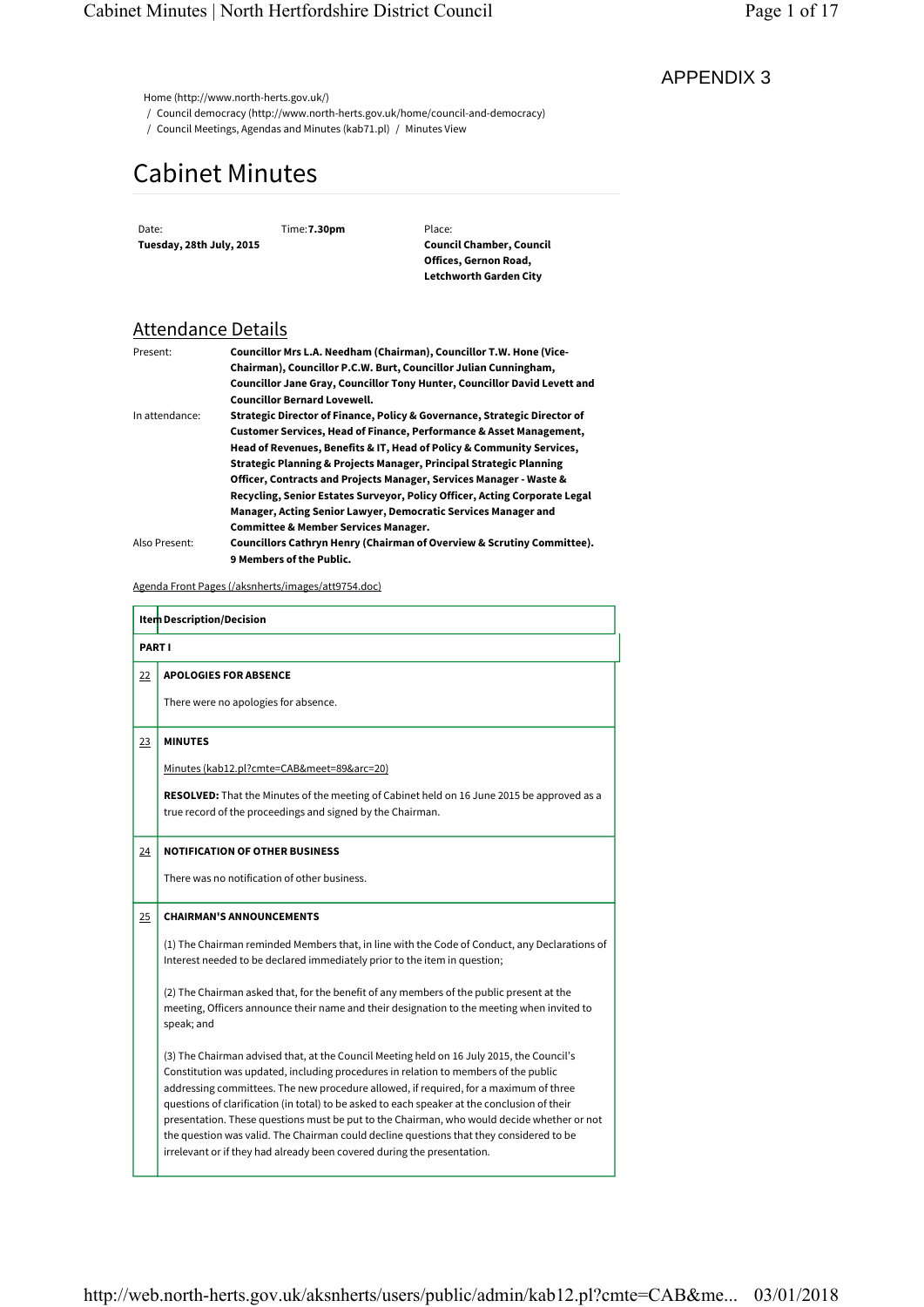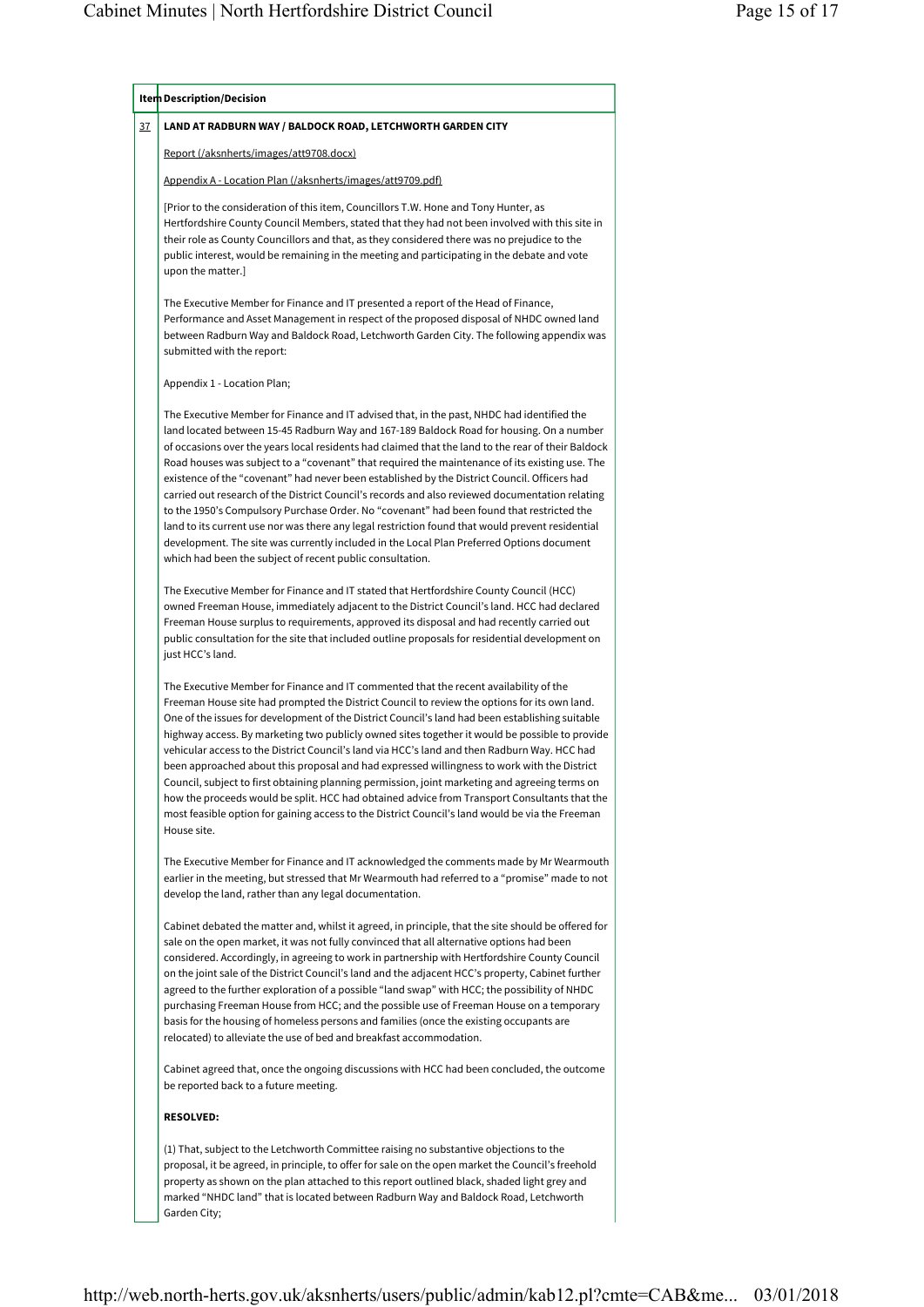|    | Item Description/Decision                                                                                                                                                                                                                                                                                                                                                                                                                                                                                                                                                                                                                                                                                                                                                                                                                                         |
|----|-------------------------------------------------------------------------------------------------------------------------------------------------------------------------------------------------------------------------------------------------------------------------------------------------------------------------------------------------------------------------------------------------------------------------------------------------------------------------------------------------------------------------------------------------------------------------------------------------------------------------------------------------------------------------------------------------------------------------------------------------------------------------------------------------------------------------------------------------------------------|
|    | (2) That it be agreed to work in partnership with Hertfordshire County Council on the joint sale<br>of the District Council's land and the adjacent HCC's property; further exploration of a possible<br>"land swap" with HCC; the possibility of NHDC purchasing Freeman House from HCC; and the<br>possible use of Freeman House on a temporary basis for the housing of homeless persons and<br>families (once the existing occupants are relocated) to alleviate the use of bed and breakfast<br>accommodation; and                                                                                                                                                                                                                                                                                                                                           |
|    | (3) That, after discussions with Hertfordshire County Council, the outcome be reported back to<br>Cabinet.                                                                                                                                                                                                                                                                                                                                                                                                                                                                                                                                                                                                                                                                                                                                                        |
|    | <b>REASON FOR DECISION:</b> To provide a financial receipt to help fund the 2016-2021 Capital<br>Programme.                                                                                                                                                                                                                                                                                                                                                                                                                                                                                                                                                                                                                                                                                                                                                       |
| 38 | NORTH HERTFORDSHIRE MUSEUM AND COMMUNITY FACILITY AT HITCHIN TOWN HALL                                                                                                                                                                                                                                                                                                                                                                                                                                                                                                                                                                                                                                                                                                                                                                                            |
|    | Report (/aksnherts/images/att9744.docx)                                                                                                                                                                                                                                                                                                                                                                                                                                                                                                                                                                                                                                                                                                                                                                                                                           |
|    | Annexes 1 & 2 - Indicative Programme of Events and Projected Utilisation & Income figures                                                                                                                                                                                                                                                                                                                                                                                                                                                                                                                                                                                                                                                                                                                                                                         |
|    | (/aksnherts/images/att9745.docx)                                                                                                                                                                                                                                                                                                                                                                                                                                                                                                                                                                                                                                                                                                                                                                                                                                  |
|    | [Prior to the consideration of this item, Councillors Bernard Lovewell, Peter Burt and Julian<br>Cunningham declared that they would be withdrawing from the Chamber, as they were<br>Members of the Cabinet Sub-Committee (Council Charities), which was responsible for making<br>decisions on the North Hertfordshire Museum and Community Facility on behalf of the Hitchin<br>Town Hall: Gymnasium and Workmans Hall Trust. Accordingly, they withdrew from the<br>Chamber for the duration of this item.]                                                                                                                                                                                                                                                                                                                                                   |
|    | The Executive Member for Community Engagement and Rural Affairs presented a report of the<br>Strategic Director of Customer Services and Project Executive in respect of a request to approve<br>the necessary revenue budget for the operation of the community facility at Hitchin Town Hall.<br>The following annexes were submitted with the report:                                                                                                                                                                                                                                                                                                                                                                                                                                                                                                          |
|    | Annex 1 - Indicative Programme of Events; and<br>Annex 2 - Projected Utilisation and Income Figures for Hitchin Town Hall.                                                                                                                                                                                                                                                                                                                                                                                                                                                                                                                                                                                                                                                                                                                                        |
|    | The Executive Member for Community Engagement and Rural Affairs reminded Members that<br>the contractual dispute between NHDC and Hitchin Town Hall Ltd in respect of the North<br>Hertfordshire Museum and Community Facility project at Hitchin Town Hall had been reported<br>on a number of occasions and the current status was subject to a detailed report to Council on<br>16 July 2015. Following consideration of that report, the current report was presented to<br>Cabinet to consider Council's request to approve the necessary revenue budget to run the<br>community facility element of the project, subject to a review of the operating model within<br>three years of opening. The report also provided further detail of the operating model currently<br>being developed to allow the opening of the Town Hall in the late autumn of 2015. |
|    | The Cabinet supported the approach recommended in the report, including the revenue budget<br>of £67,000 in 2015/16 and that £251,500 be built into the base budget for future years.                                                                                                                                                                                                                                                                                                                                                                                                                                                                                                                                                                                                                                                                             |
|    | <b>RESOLVED:</b>                                                                                                                                                                                                                                                                                                                                                                                                                                                                                                                                                                                                                                                                                                                                                                                                                                                  |
|    | (1) That the revenue budget for operating the Hitchin Town Hall, as detailed in Paragraphs 8.1,<br>8.2 and 10.3 of the report, of £67,000 in 2015/16, be agreed, and that £251,500 be built into the<br>base budget for future years;                                                                                                                                                                                                                                                                                                                                                                                                                                                                                                                                                                                                                             |
|    | (2) That the approach to the operational model be endorsed, and that it be noted that this will<br>be subject to review within three years of opening; and                                                                                                                                                                                                                                                                                                                                                                                                                                                                                                                                                                                                                                                                                                        |
|    | (3) That it be noted that any variation to the agreed approach would be subject to approval by<br>Cabinet or Council.                                                                                                                                                                                                                                                                                                                                                                                                                                                                                                                                                                                                                                                                                                                                             |
|    | <b>REASON FOR DECISION:</b> To accord with the decision of Council made on 16 July 2015 in<br>respect of the North Hertfordshire Museum and Community Facility at Hitchin Town Hall.                                                                                                                                                                                                                                                                                                                                                                                                                                                                                                                                                                                                                                                                              |
|    | [As this was last Cabinet meeting to be attended by Mr Richard Kelly, Principal Strategic<br>Planning Officer, prior to him leaving the Council's employment, the Chairman and Executive<br>Member for Planning and Enterprise both thanked him for all his hard work and support over<br>the past few years. They wished him well in his future career.]                                                                                                                                                                                                                                                                                                                                                                                                                                                                                                         |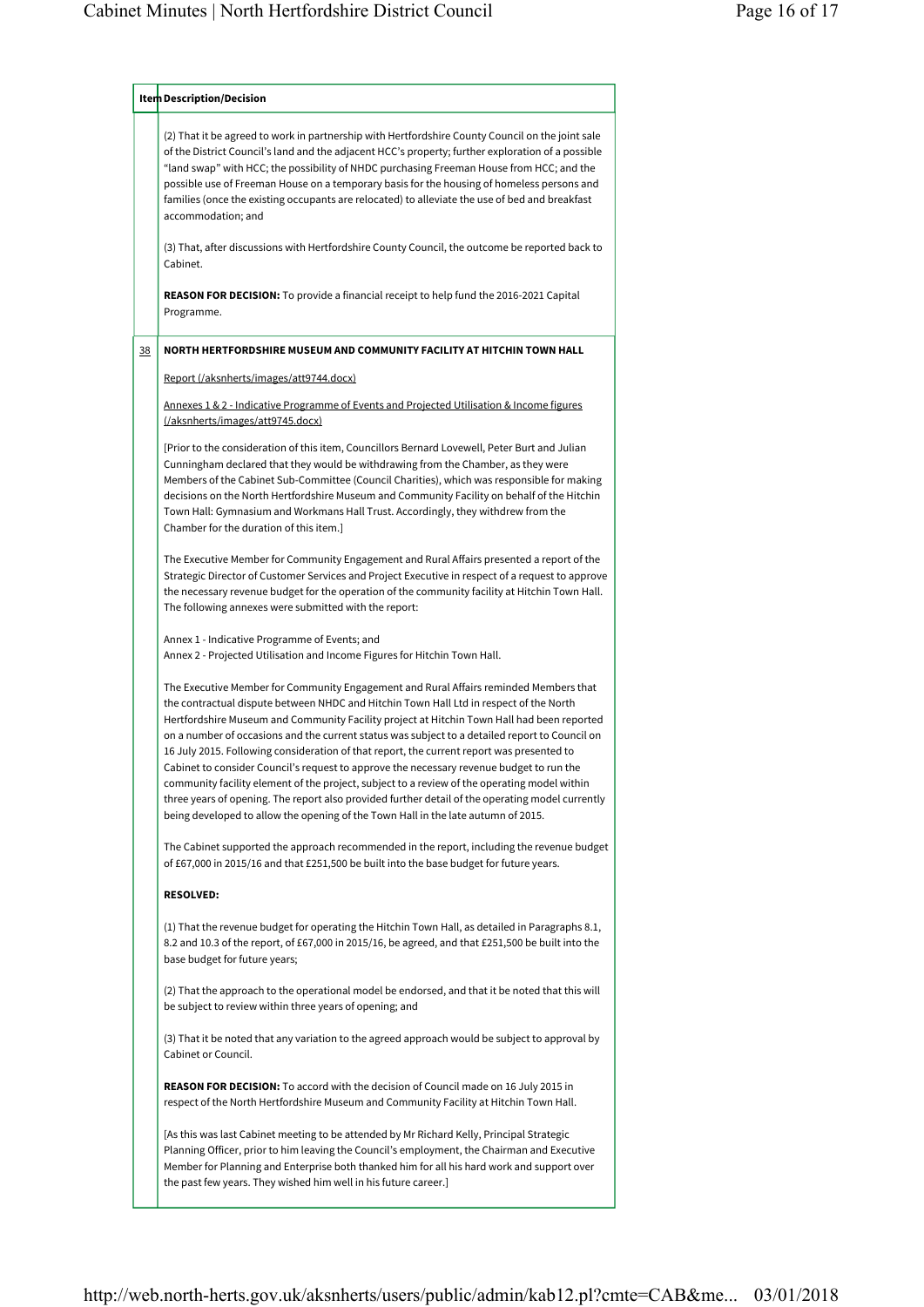- / Council democracy (http://www.north-herts.gov.uk/home/council-and-democracy)
- / Council Meetings, Agendas and Minutes (kab71.pl) / Minutes View

# Cabinet Minutes

## Attendance Details

| Present:       | Councillor Mrs L.A. Needham (Chairman), Councillor T.W. Hone (Vice-             |
|----------------|---------------------------------------------------------------------------------|
|                | Chairman), Councillor P.C.W. Burt, Councillor Julian Cunningham,                |
|                | Councillor Jane Gray, Councillor Tony Hunter (until 10.15pm), Councillor        |
|                | David Levett and Councillor Bernard Lovewell.                                   |
| In attendance: | Chief Executive, Strategic Director of Finance, Policy & Governance,            |
|                | Strategic Director of Customer Services, Head of Finance, Performance &         |
|                | Asset Management, Head of Revenues, Benefits & IT, Head of                      |
|                | Development and Building Control, Head of Policy & Community Services,          |
|                | <b>Information Communication Technology Manager, Communications</b>             |
|                | Manager, Revenues Manager, Strategic Housing Manager, Senior Planning           |
|                | Officer, Senior Estates Surveyor, Acting Corporate Legal Manager,               |
|                | <b>Democratic Services Manager and Committee &amp; Member Services</b>          |
|                | Manager.                                                                        |
| Also Present:  | <b>Councillors Cathryn Henry (Chairman of Overview &amp; Scrutiny Committee</b> |
|                | and Simon Harwood (representing the Finance, Audit & Risk Committee).           |
|                | 1 Member of the Public.                                                         |

|               | <b>Cabinet Minutes</b>          |          |                                                             |                                                                                                                                                                                                                                                                                                                                                                                                                                                                                                                                                                                        |  |
|---------------|---------------------------------|----------|-------------------------------------------------------------|----------------------------------------------------------------------------------------------------------------------------------------------------------------------------------------------------------------------------------------------------------------------------------------------------------------------------------------------------------------------------------------------------------------------------------------------------------------------------------------------------------------------------------------------------------------------------------------|--|
| Date:<br>2015 | Tuesday, 29th September,        |          | Time: 7.30pm                                                | Place:<br><b>Council Chamber, Council</b><br>Offices, Gernon Road,<br>Letchworth Garden City                                                                                                                                                                                                                                                                                                                                                                                                                                                                                           |  |
|               | <b>Attendance Details</b>       |          |                                                             |                                                                                                                                                                                                                                                                                                                                                                                                                                                                                                                                                                                        |  |
| Present:      |                                 |          | David Levett and Councillor Bernard Lovewell.               | Councillor Mrs L.A. Needham (Chairman), Councillor T.W. Hone (Vice-<br>Chairman), Councillor P.C.W. Burt, Councillor Julian Cunningham,<br>Councillor Jane Gray, Councillor Tony Hunter (until 10.15pm), Councillor                                                                                                                                                                                                                                                                                                                                                                    |  |
|               | In attendance:                  |          |                                                             | Chief Executive, Strategic Director of Finance, Policy & Governance,<br>Strategic Director of Customer Services, Head of Finance, Performance &<br>Asset Management, Head of Revenues, Benefits & IT, Head of<br>Development and Building Control, Head of Policy & Community Services,<br><b>Information Communication Technology Manager, Communications</b><br>Manager, Revenues Manager, Strategic Housing Manager, Senior Planning<br>Officer, Senior Estates Surveyor, Acting Corporate Legal Manager,<br><b>Democratic Services Manager and Committee &amp; Member Services</b> |  |
|               | Also Present:                   | Manager. | 1 Member of the Public.                                     | Councillors Cathryn Henry (Chairman of Overview & Scrutiny Committee<br>and Simon Harwood (representing the Finance, Audit & Risk Committee).                                                                                                                                                                                                                                                                                                                                                                                                                                          |  |
|               |                                 |          | Agenda Front Pages (/aksnherts/images/att10015.doc)         |                                                                                                                                                                                                                                                                                                                                                                                                                                                                                                                                                                                        |  |
|               |                                 |          | Audio Recording of Meeting (/aksnherts/images/att10075.WAV) |                                                                                                                                                                                                                                                                                                                                                                                                                                                                                                                                                                                        |  |
|               | Item Description/Decision       |          |                                                             |                                                                                                                                                                                                                                                                                                                                                                                                                                                                                                                                                                                        |  |
|               | PART I                          |          |                                                             |                                                                                                                                                                                                                                                                                                                                                                                                                                                                                                                                                                                        |  |
| <u>41</u>     | <b>APOLOGIES FOR ABSENCE</b>    |          |                                                             |                                                                                                                                                                                                                                                                                                                                                                                                                                                                                                                                                                                        |  |
|               |                                 |          | There were no apologies for absence.                        |                                                                                                                                                                                                                                                                                                                                                                                                                                                                                                                                                                                        |  |
| <u>42</u>     | <b>MINUTES</b>                  |          |                                                             |                                                                                                                                                                                                                                                                                                                                                                                                                                                                                                                                                                                        |  |
|               |                                 |          | Minutes (kab12.pl?cmte=CAB&meet=90&arc=20)                  |                                                                                                                                                                                                                                                                                                                                                                                                                                                                                                                                                                                        |  |
|               |                                 |          | true record of the proceedings and signed by the Chairman.  | <b>RESOLVED:</b> That the Minutes of the meeting of Cabinet held on 28 July 2015 be approved as a                                                                                                                                                                                                                                                                                                                                                                                                                                                                                      |  |
| <u>43</u>     |                                 |          | <b>NOTIFICATION OF OTHER BUSINESS</b>                       |                                                                                                                                                                                                                                                                                                                                                                                                                                                                                                                                                                                        |  |
|               |                                 |          | following Item 5 - Public Participation.                    | The Chairman announced that there would be an additional item of business, which would be<br>an oral report in respect of the Syrian Refugees situation. This item would be taken immediately                                                                                                                                                                                                                                                                                                                                                                                          |  |
|               | <b>CHAIRMAN'S ANNOUNCEMENTS</b> |          |                                                             |                                                                                                                                                                                                                                                                                                                                                                                                                                                                                                                                                                                        |  |
| <u>44</u>     |                                 |          |                                                             | (1) The Chairman announced that Members of the public and the press may use their devices to<br>film/photograph, or do a sound recording of the meeting, but she asked them to not use flash<br>and to disable any beeps or other sound notifications that emitted from their devices. In<br>addition, the Chairman had arranged for the sound at this particular meeting to be recorded;                                                                                                                                                                                              |  |
|               |                                 |          |                                                             | (2) The Chairman reminded Members that, in line with the Code of Conduct, any Declarations of<br>Interest needed to be declared immediately prior to the item in question; and                                                                                                                                                                                                                                                                                                                                                                                                         |  |
|               |                                 |          |                                                             |                                                                                                                                                                                                                                                                                                                                                                                                                                                                                                                                                                                        |  |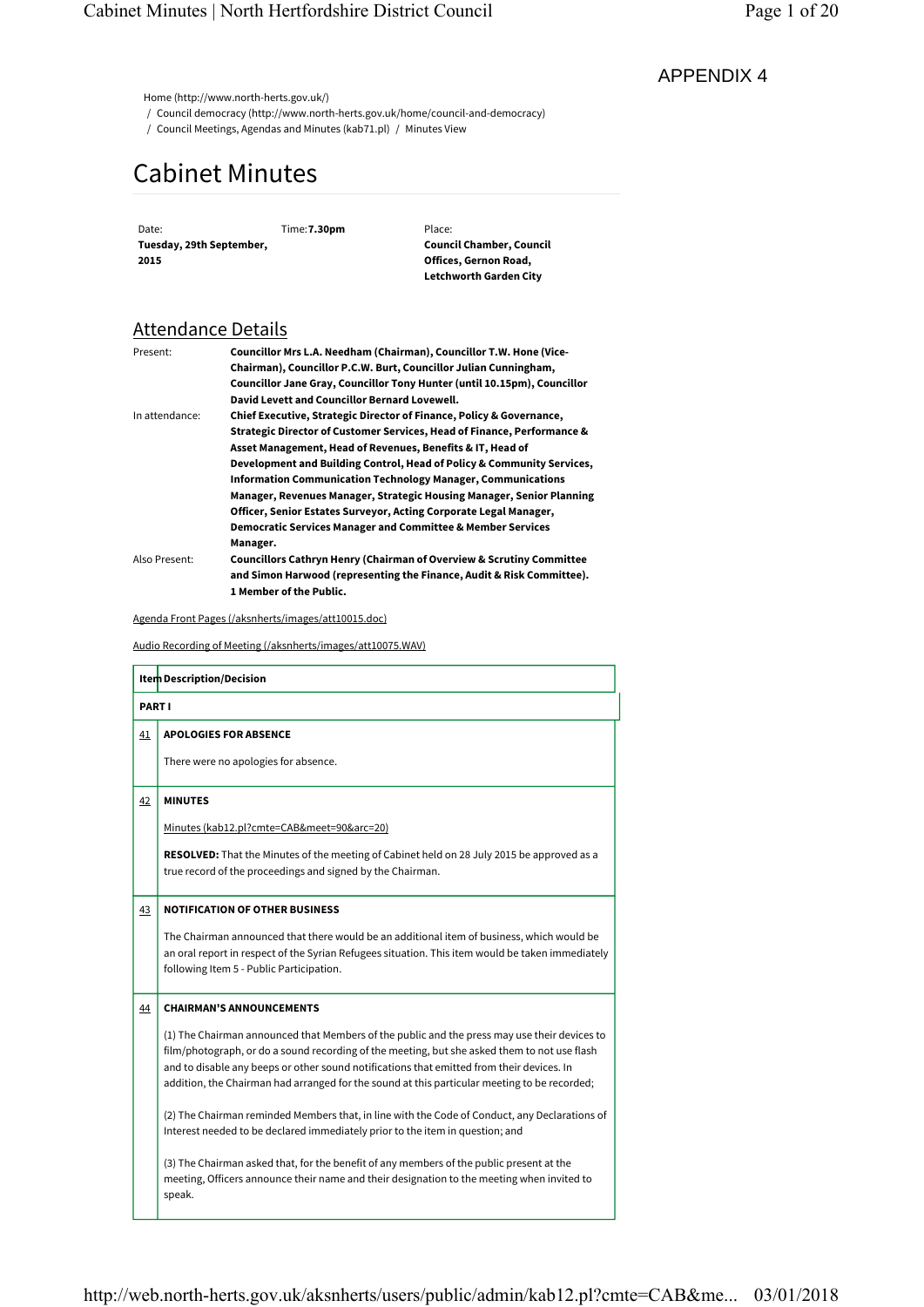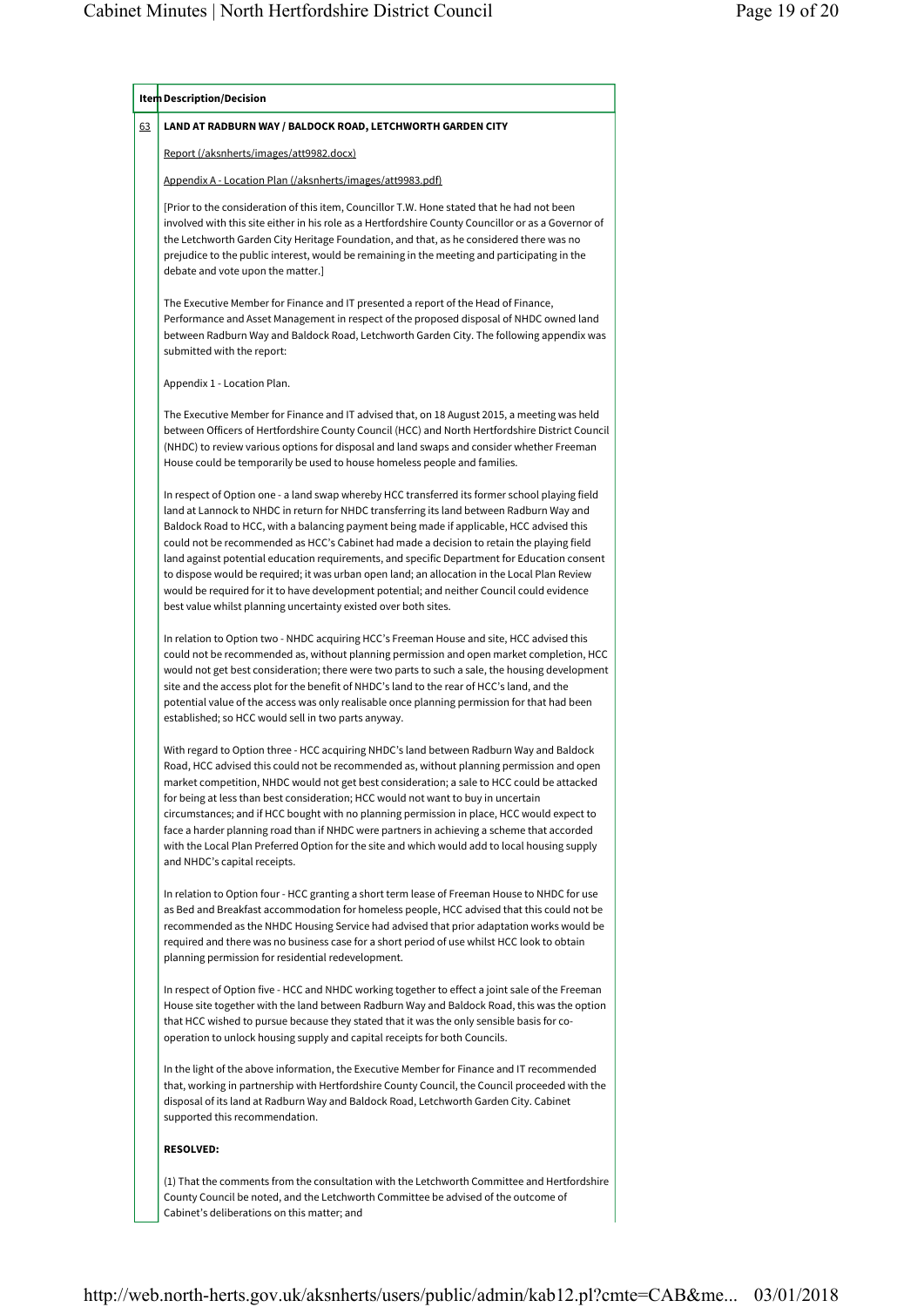

**Back**

A (http://www.north-B (http://www.north-C (http://www.north-E (http://www.north-F (http://www.north-G (http://www.north-H (http://www.north herts.gov.uk/a-to-z/a) herts.gov.uk/a-to-z/b) herts.gov.uk/a-to-z/c) herts.gov.uk/a-to-z/e) herts.gov.uk/a-to-z/f) herts.gov.uk/a-to-z/g) herts.gov.uk/a-to-z/h

### **Popular services**

Find your bin collection day (http://web.north-

View planning applications

How to pay your Council Tax

(http://www.northherts.gov.uk/node/1578)

herts.gov.uk/node/494)

herts.gov.uk/node/1682)

(http://www.north-herts.gov.uk/node/475)

(http://www.north-herts.gov.uk/node/453) Council and Committee meetings

Apply for housing (http://www.north-

Jobs at the Council (http://www.north-

### **Further information**

Accessibility (http://www.northherts.gov.uk/node/380) herts.gov.uk/node/382) Copyright and disclaimer

Open data (http://www.northherts.gov.uk/node/507) Privacy (http://www.northherts.gov.uk/node/381) GOV.UK (https://www.gov.uk/)

(http://www.north-herts.gov.uk/node/379)

### **Get in touch**

Contact us (http://www.northherts.gov.uk/node/1321) Comments, Compliments and Complaints (https://northhertfordshireself.achieveservice.com/service/Comments\_\_Complim



(https://www.flickr.com/photos/northhertfordshire/)

 North Hertfordshire District Council Council Offices, Gernon Road, Letchworth Garden City, SG6 3JF

herts.gov.uk/refusecollectioncalendar/default.aspxokies (http://www.north-

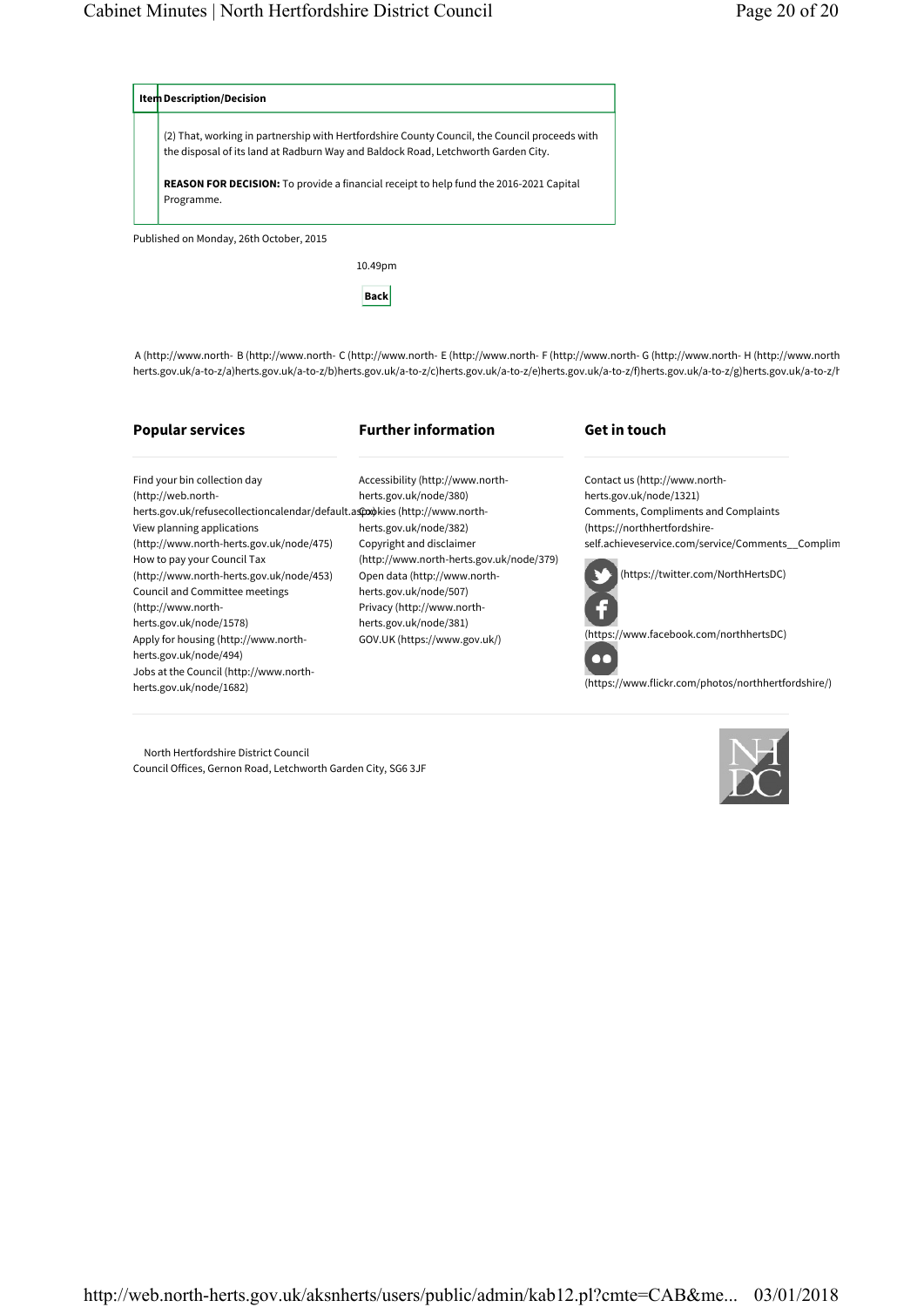# Cabinet Minutes

## Attendance Details

| 2012          | Date:<br>Thursday, 1st November,                                                                                                                                               |  | Time: 7.30pm                                                                                                                                                                         | Place:<br><b>Committee Room 1, Council</b><br>Offices, Gernon Road,<br><b>Letchworth Garden City</b>                                                                                                        |  |  |
|---------------|--------------------------------------------------------------------------------------------------------------------------------------------------------------------------------|--|--------------------------------------------------------------------------------------------------------------------------------------------------------------------------------------|-------------------------------------------------------------------------------------------------------------------------------------------------------------------------------------------------------------|--|--|
|               | <b>Attendance Details</b>                                                                                                                                                      |  |                                                                                                                                                                                      |                                                                                                                                                                                                             |  |  |
| Present:      | In attendance:                                                                                                                                                                 |  | Bernard Lovewell and Councillor Mrs C.P.A. Strong.<br><b>Strategic Director of Finance, Policy and Governance</b>                                                                    | Councillor Mrs L.A. Needham (Chairman), Councillor T.W. Hone (Vice-<br>Chairman), Councillor Tom Brindley, Councillor I.J. Knighton, Councillor<br><b>Head of Finance, Performance and Asset Management</b> |  |  |
|               |                                                                                                                                                                                |  | <b>Planning Projects Manager</b><br><b>Principal Planning Officer</b><br><b>Senior Planning Officer</b><br><b>Strategic Housing Manager</b><br><b>Acting Corporate Legal Manager</b> |                                                                                                                                                                                                             |  |  |
|               | Also Present:                                                                                                                                                                  |  | <b>Democratic Services Manager</b><br><b>Committee and Member Services Officer</b><br>p.m.) and 22 members of the public.                                                            | Councilors: Alison Ashley, David Billing, Judi Billing, David Leal-Bennett,<br>Alan Millard, David Levett and Steve Jarvis (arrived at approximately 9                                                      |  |  |
|               | Item Description/Decision                                                                                                                                                      |  |                                                                                                                                                                                      |                                                                                                                                                                                                             |  |  |
| <b>PART I</b> |                                                                                                                                                                                |  |                                                                                                                                                                                      |                                                                                                                                                                                                             |  |  |
| 57            | <b>APOLOGIES FOR ABSENCE</b>                                                                                                                                                   |  | Chief Executive and Strategic Director of Customer Services.                                                                                                                         | Apologies for absence were received from Councillors P.C.W. Burt and Tricia Cowley and the                                                                                                                  |  |  |
| 58            | <b>MINUTES</b>                                                                                                                                                                 |  | Minutes (kab12.pl?cmte=CAB&meet=22&arc=20)                                                                                                                                           | <b>RESOLVED:</b> That the Minutes of the meeting of Cabinet held on 25 September 2012 be                                                                                                                    |  |  |
|               |                                                                                                                                                                                |  |                                                                                                                                                                                      | approved as a true record of the proceedings and signed by the Chairman.                                                                                                                                    |  |  |
| <u>59</u>     |                                                                                                                                                                                |  | <b>NOTIFICATION OF OTHER BUSINESS</b>                                                                                                                                                |                                                                                                                                                                                                             |  |  |
|               |                                                                                                                                                                                |  | There was no notification of other business.                                                                                                                                         |                                                                                                                                                                                                             |  |  |
| 60            | <b>CHAIRMAN'S ANNOUNCEMENTS</b>                                                                                                                                                |  |                                                                                                                                                                                      |                                                                                                                                                                                                             |  |  |
|               | (1) The Chairman reminded Members that, in line with the Code of Conduct, any Declarations of<br>Interest needed to be declared immediately prior to the item in question; and |  |                                                                                                                                                                                      |                                                                                                                                                                                                             |  |  |
|               | speak.                                                                                                                                                                         |  |                                                                                                                                                                                      | (2) The Chairman asked that, for the benefit of any members of the public present at the<br>meeting, Officers announce their name and their designation to the meeting when invited to                      |  |  |
|               |                                                                                                                                                                                |  | to the Cabinet meeting on 11 December 2012.                                                                                                                                          | (3) The Chairman announced that Agenda Items 11 and 13, relating to the District Council<br>Offices, Gernon Road, Letchworth Garden City had been deferred and would now be submitted                       |  |  |
|               |                                                                                                                                                                                |  |                                                                                                                                                                                      |                                                                                                                                                                                                             |  |  |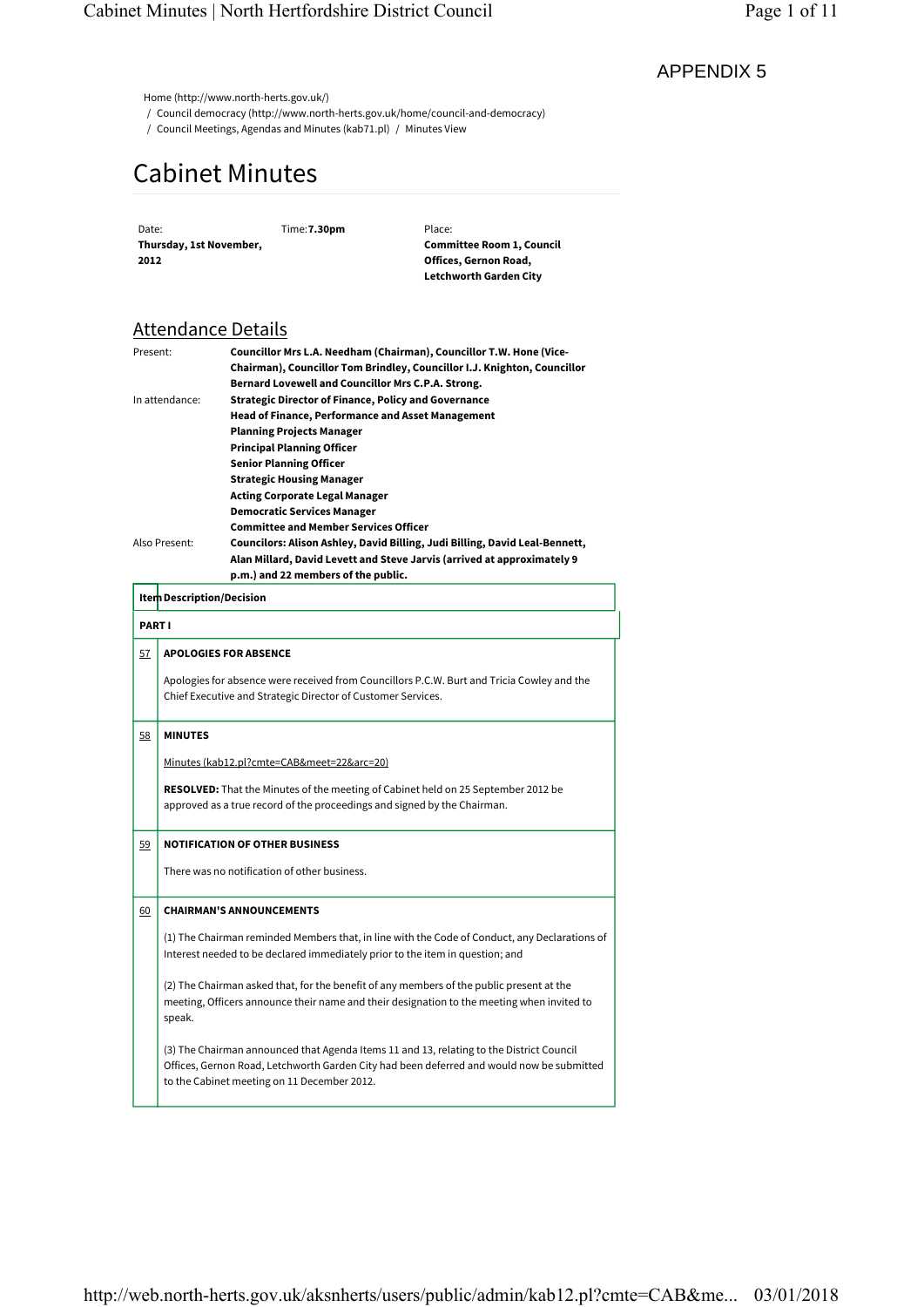|  | Item Description/Decision                                                                                                                                                                                                                                                                                                                                                                                                                                                                                                                                                                    |  |  |  |  |
|--|----------------------------------------------------------------------------------------------------------------------------------------------------------------------------------------------------------------------------------------------------------------------------------------------------------------------------------------------------------------------------------------------------------------------------------------------------------------------------------------------------------------------------------------------------------------------------------------------|--|--|--|--|
|  | 0.7 ACRE SITE, OFF TEMPLARS LANE, PRESTON                                                                                                                                                                                                                                                                                                                                                                                                                                                                                                                                                    |  |  |  |  |
|  | <u>Report (/aksnherts/images/att4630.doc)</u>                                                                                                                                                                                                                                                                                                                                                                                                                                                                                                                                                |  |  |  |  |
|  | Addendum (/aksnherts/images/att4636.doc)                                                                                                                                                                                                                                                                                                                                                                                                                                                                                                                                                     |  |  |  |  |
|  | Appendix A (/aksnherts/images/att4631.pdf)                                                                                                                                                                                                                                                                                                                                                                                                                                                                                                                                                   |  |  |  |  |
|  | The Portfolio Holder for Finance and IT presented a report of the Head of Finance, Performance<br>and Asset Management in respect of land for affordable housing, off Templars Lane, Preston<br>and the Addendum - Paragraph 5.3a. The following Appendix was submitted with the report:                                                                                                                                                                                                                                                                                                     |  |  |  |  |
|  | Appendix A - Location Plan.                                                                                                                                                                                                                                                                                                                                                                                                                                                                                                                                                                  |  |  |  |  |
|  | The Portfolio Holder for Finance and IT advised Cabinet that Howard Cottage Housing<br>Association wished to purchase this site in order to build four dwellings which would meet the<br>Rural Housing Needs Policy within the NHDC Local Plan. The Cabinet noted that Preston Parish<br>Council was keen to work with a Registered Housing Provider to meet the need for affordable<br>housing in Preston as per the survey by the Parish Council and the Community Development<br>Agency and the Housing Provider was in agreement to provide this affordable housing for local<br>people. |  |  |  |  |
|  | The Portfolio Holder for Finance and IT advised Cabinet that in early 2012 there were more than<br>2000 people on the Council's housing waiting list and that the delivery of affordable housing<br>was one of the Council's priorities as stated in the Sustainable Community Strategy and the<br>Housing Strategy.                                                                                                                                                                                                                                                                         |  |  |  |  |
|  | The Portfolio Holder for Finance and IT confirmed that as in previous land disposals to<br>Registered Social Landlords the sale price would be discounted by 50 per cent to allow for the<br>provision of full nomination rights.                                                                                                                                                                                                                                                                                                                                                            |  |  |  |  |
|  | A Member requested and it was agreed that Preston Parish Council should be included in the<br>consultation process.                                                                                                                                                                                                                                                                                                                                                                                                                                                                          |  |  |  |  |
|  | <b>RESOLVED:</b>                                                                                                                                                                                                                                                                                                                                                                                                                                                                                                                                                                             |  |  |  |  |
|  | (1) That, subject to Preston Parish Council and the Southern Rural Committee raising no<br>substantive objections to the proposal, the land off Templars Lane, Preston, Hitchin, as<br>outlined in black on the plan attached as Appendix A to the report, be declared as surplus to the<br>Council's requirements; and                                                                                                                                                                                                                                                                      |  |  |  |  |
|  | (2) That, following negotiations, the decision on whether to agree the sale at less than market<br>value be delegated to the Strategic Director of Finance, Policy and Governance, in consultation<br>with the Portfolio Holder for Finance and IT.                                                                                                                                                                                                                                                                                                                                          |  |  |  |  |
|  | <b>REASON FOR DECISION:</b> To facilitate the provision of new affordable social housing through<br>the use of Council-owned land that might otherwise remain of limited benefit to the<br>community.                                                                                                                                                                                                                                                                                                                                                                                        |  |  |  |  |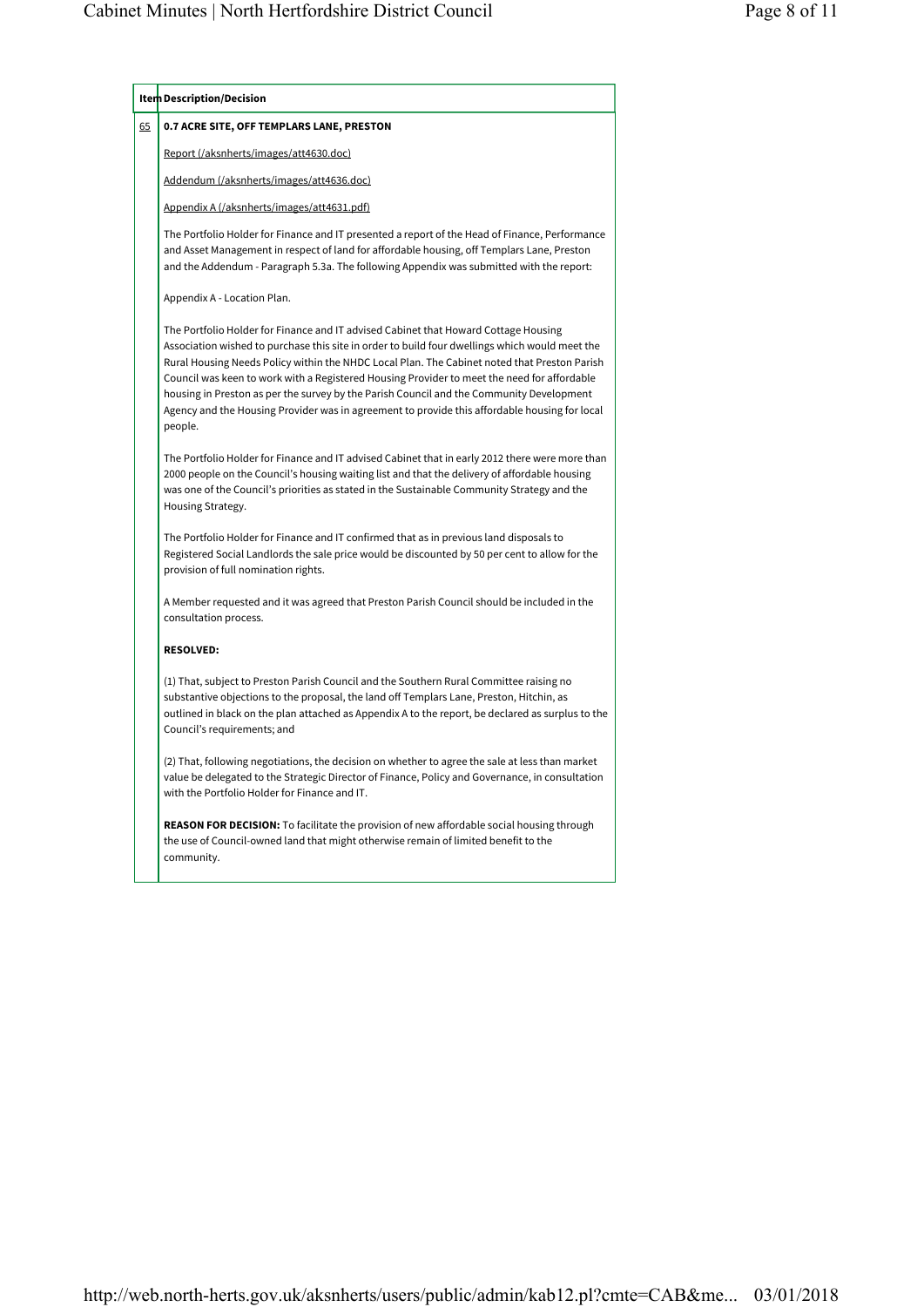|    | Item Description/Decision                                                                                                                                                                                                                                                                                                                                                                                                                                                                                                                                                                                                           |  |  |  |  |
|----|-------------------------------------------------------------------------------------------------------------------------------------------------------------------------------------------------------------------------------------------------------------------------------------------------------------------------------------------------------------------------------------------------------------------------------------------------------------------------------------------------------------------------------------------------------------------------------------------------------------------------------------|--|--|--|--|
| 66 | 0.55 ACRE SITE, LUMEN ROAD, ROYSTON                                                                                                                                                                                                                                                                                                                                                                                                                                                                                                                                                                                                 |  |  |  |  |
|    | Report (/aksnherts/images/att4632.doc)                                                                                                                                                                                                                                                                                                                                                                                                                                                                                                                                                                                              |  |  |  |  |
|    | Appendix A (/aksnherts/images/att4633.JPG)                                                                                                                                                                                                                                                                                                                                                                                                                                                                                                                                                                                          |  |  |  |  |
|    | The Portfolio Holder for Finance and IT presented a report of the Head of Finance, Performance<br>and Asset Management in respect of land for affordable housing, off Templars Lane, Preston.<br>The following Appendix was submitted with the report:                                                                                                                                                                                                                                                                                                                                                                              |  |  |  |  |
|    | Appendix A - Location Plan.                                                                                                                                                                                                                                                                                                                                                                                                                                                                                                                                                                                                         |  |  |  |  |
|    | The Portfolio Holder for Finance and IT advised Cabinet that this site of approximately 0.55<br>acres was in the main a former gas works and that there were two ground leases owned by the<br>Council. The Portfolio Holder for Finance and IT confirmed that part of this land was<br>contaminated and if an industrial unit was built there would be a concrete cover over the land.<br>However, if the site was given over to housing more remediation would be required and the<br>Portfolio Holder for Finance and IT referred to the different values depending on whether an<br>industrial or residential use was selected. |  |  |  |  |
|    | A Member questioned again the order of consultation and that Royston Town Council should be<br>invited to comment should Cabinet agree for officers to undertake a marketing of the site<br>within the requirements of the Contract Procurement Rules.                                                                                                                                                                                                                                                                                                                                                                              |  |  |  |  |
|    | The Portfolio Holder for Finance and IT confirmed that if 20 dwellings were built on the site<br>there would be a New Homes Bonus sum in the region of £23.3 K per annum for six years.                                                                                                                                                                                                                                                                                                                                                                                                                                             |  |  |  |  |
|    | <b>RESOLVED:</b>                                                                                                                                                                                                                                                                                                                                                                                                                                                                                                                                                                                                                    |  |  |  |  |
|    | (1) That, subject to the Royston and District Committee raising no substantive objections to the<br>proposal, the 0.55 acre site at Lumen Road, Royston, as identified on the plan attached at<br>Appendix A to the report, be offered for sale on the open market;                                                                                                                                                                                                                                                                                                                                                                 |  |  |  |  |
|    | (2) That the offers received from marketing the site are reported back to Cabinet to seek<br>authority on which to accept; and                                                                                                                                                                                                                                                                                                                                                                                                                                                                                                      |  |  |  |  |
|    | (3) That Royston Town Council be advised of the decision at (1) above and invited to comment<br>on the proposal to place this site on the open market.                                                                                                                                                                                                                                                                                                                                                                                                                                                                              |  |  |  |  |
|    | <b>REASON FOR DECISION:</b> To provide a financial receipt to help fund the 2012 to 2016 Capital<br>Programme; to remove future council liabilities for remediation work; and to maximise interest<br>in the land from a variety of developers and satisfy the requirements to obtain the best<br>consideration reasonably obtainable.                                                                                                                                                                                                                                                                                              |  |  |  |  |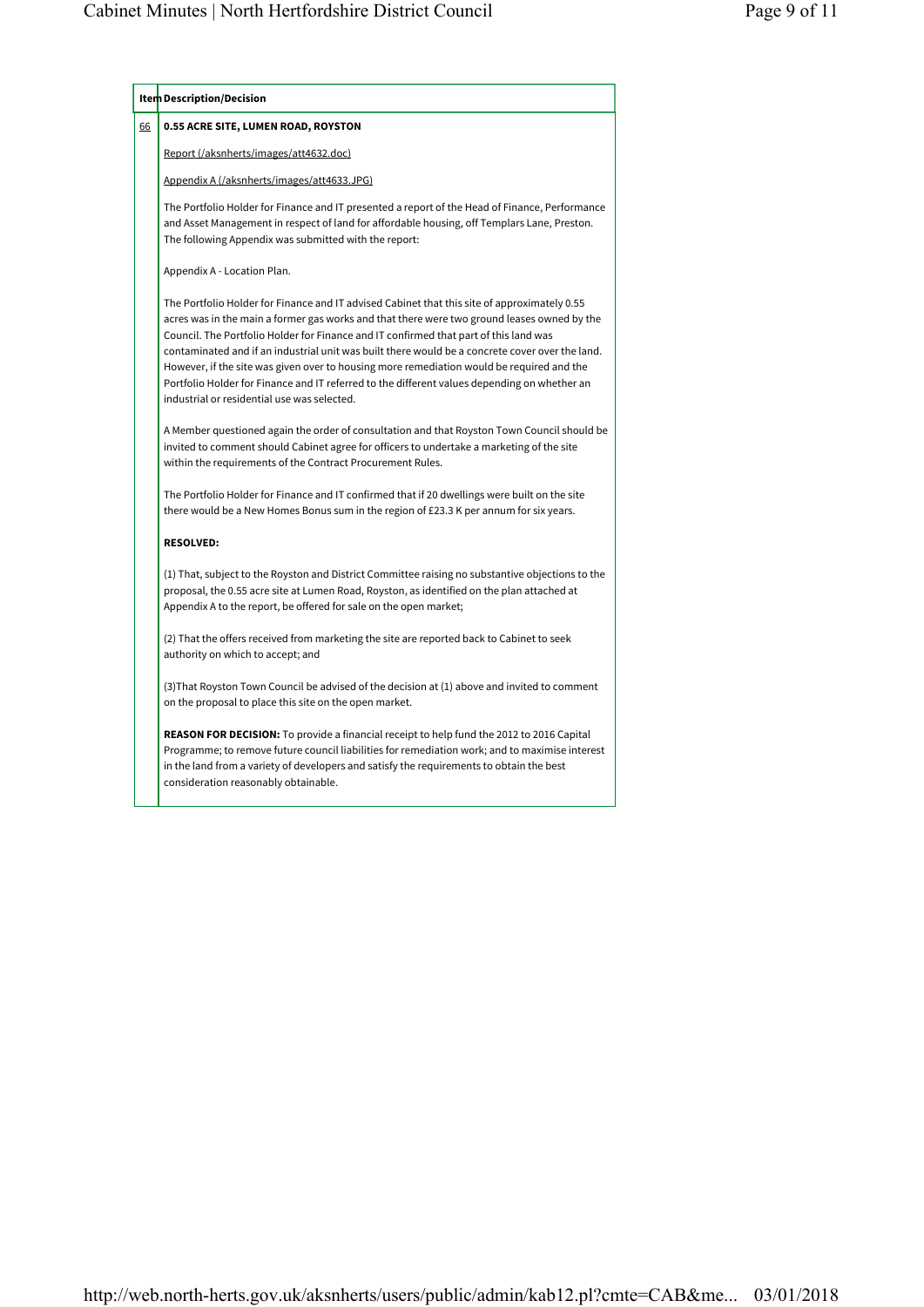# Cabinet Minutes

## Attendance Details

| Present:       | Councillor Mrs L.A. Needham (Chairman), Councillor T.W. Hone (vice-           |
|----------------|-------------------------------------------------------------------------------|
|                | Chairman), Councillor P.C.W. Burt, Councillor Julian Cunningham,              |
|                | Councillor Jane Gray, Councillor Tony Hunter, Councillor David Levett and     |
|                | <b>Councillor Bernard Lovewell.</b>                                           |
| In attendance: | Strategic Director of Finance, Policy & Governance, Strategic Director of     |
|                | <b>Customer Services, Head of Leisure and Environmental Services, Head of</b> |
|                | <b>Policy &amp; Community Services, Accountancy Manager, Communications</b>   |
|                | Manager, Strategic Planning & Projects Manager, Service Manager - Waste       |
|                | & Recycling, Principal Strategic Planning Officer, Estates Surveyor, Acting   |
|                | Senior Lawyer and Committee & Member Services Manager.                        |
| Also Present:  | <b>Councillor Cathryn Henry (Chairman of the Overview &amp; Scrutiny</b>      |
|                | Committee), Councillor Michael Weeks (Chairman of the Finance, Audit &        |
|                | Risk Committee) and Councillors Steve Jarvis and Ray Shakespeare-             |
|                | Smith.                                                                        |
|                | 3 Members of the Public.                                                      |

| 2016                      | Date:<br>Wednesday, 30th March, |                                                                                                                                                                                                                                                                                                                                                                                                                                             | Time: 7.30pm                                                                                               |  | Place:<br><b>Council Chamber, Council</b><br>Offices, Gernon Road,<br>Letchworth Garden City                                                                                                                                                                                                                                                                                              |  |
|---------------------------|---------------------------------|---------------------------------------------------------------------------------------------------------------------------------------------------------------------------------------------------------------------------------------------------------------------------------------------------------------------------------------------------------------------------------------------------------------------------------------------|------------------------------------------------------------------------------------------------------------|--|-------------------------------------------------------------------------------------------------------------------------------------------------------------------------------------------------------------------------------------------------------------------------------------------------------------------------------------------------------------------------------------------|--|
|                           | <u>Attendance Details</u>       |                                                                                                                                                                                                                                                                                                                                                                                                                                             |                                                                                                            |  |                                                                                                                                                                                                                                                                                                                                                                                           |  |
| Present:                  |                                 |                                                                                                                                                                                                                                                                                                                                                                                                                                             | <b>Councillor Bernard Lovewell.</b>                                                                        |  | Councillor Mrs L.A. Needham (Chairman), Councillor T.W. Hone (vice-<br>Chairman), Councillor P.C.W. Burt, Councillor Julian Cunningham,<br>Councillor Jane Gray, Councillor Tony Hunter, Councillor David Levett and                                                                                                                                                                      |  |
| In attendance:            |                                 | Strategic Director of Finance, Policy & Governance, Strategic Director of<br>Customer Services, Head of Leisure and Environmental Services, Head of<br>Policy & Community Services, Accountancy Manager, Communications<br>Manager, Strategic Planning & Projects Manager, Service Manager - Waste<br>& Recycling, Principal Strategic Planning Officer, Estates Surveyor, Acting<br>Senior Lawyer and Committee & Member Services Manager. |                                                                                                            |  |                                                                                                                                                                                                                                                                                                                                                                                           |  |
|                           | Also Present:                   | Smith.                                                                                                                                                                                                                                                                                                                                                                                                                                      |                                                                                                            |  | Councillor Cathryn Henry (Chairman of the Overview & Scrutiny<br>Committee), Councillor Michael Weeks (Chairman of the Finance, Audit &<br>Risk Committee) and Councillors Steve Jarvis and Ray Shakespeare-                                                                                                                                                                              |  |
|                           |                                 |                                                                                                                                                                                                                                                                                                                                                                                                                                             | 3 Members of the Public.<br>Agenda Front Sheets (/aksnherts/images/att10869.doc)                           |  |                                                                                                                                                                                                                                                                                                                                                                                           |  |
|                           |                                 |                                                                                                                                                                                                                                                                                                                                                                                                                                             | Audio Recording of Meeting (/aksnherts/images/att10882.MP3)                                                |  |                                                                                                                                                                                                                                                                                                                                                                                           |  |
|                           | Item Description/Decision       |                                                                                                                                                                                                                                                                                                                                                                                                                                             |                                                                                                            |  |                                                                                                                                                                                                                                                                                                                                                                                           |  |
|                           |                                 |                                                                                                                                                                                                                                                                                                                                                                                                                                             |                                                                                                            |  |                                                                                                                                                                                                                                                                                                                                                                                           |  |
|                           | <b>PART I</b>                   |                                                                                                                                                                                                                                                                                                                                                                                                                                             |                                                                                                            |  |                                                                                                                                                                                                                                                                                                                                                                                           |  |
| <u>10</u>                 | <b>APOLOGIES FOR ABSENCE</b>    |                                                                                                                                                                                                                                                                                                                                                                                                                                             |                                                                                                            |  |                                                                                                                                                                                                                                                                                                                                                                                           |  |
| 6                         |                                 |                                                                                                                                                                                                                                                                                                                                                                                                                                             | There were no apologies for absence.                                                                       |  |                                                                                                                                                                                                                                                                                                                                                                                           |  |
|                           |                                 |                                                                                                                                                                                                                                                                                                                                                                                                                                             |                                                                                                            |  |                                                                                                                                                                                                                                                                                                                                                                                           |  |
| <u>10</u><br>$\mathbf{Z}$ | <b>MINUTES</b>                  |                                                                                                                                                                                                                                                                                                                                                                                                                                             |                                                                                                            |  |                                                                                                                                                                                                                                                                                                                                                                                           |  |
|                           |                                 |                                                                                                                                                                                                                                                                                                                                                                                                                                             | Minutes (kab12.pl?cmte=CAB&meet=94&arc=20)<br>a true record of the proceedings and signed by the Chairman. |  | <b>RESOLVED:</b> That the Minutes of the meeting of Cabinet held on 26 January 2016 be approved as                                                                                                                                                                                                                                                                                        |  |
| <u>10</u>                 |                                 |                                                                                                                                                                                                                                                                                                                                                                                                                                             | <b>NOTIFICATION OF OTHER BUSINESS</b>                                                                      |  |                                                                                                                                                                                                                                                                                                                                                                                           |  |
| 8                         |                                 |                                                                                                                                                                                                                                                                                                                                                                                                                                             | There was no notification of other business.                                                               |  |                                                                                                                                                                                                                                                                                                                                                                                           |  |
| <u>10</u>                 | <b>CHAIRMAN'S ANNOUNCEMENTS</b> |                                                                                                                                                                                                                                                                                                                                                                                                                                             |                                                                                                            |  |                                                                                                                                                                                                                                                                                                                                                                                           |  |
| 9                         |                                 |                                                                                                                                                                                                                                                                                                                                                                                                                                             |                                                                                                            |  | (1) The Chairman announced that Members of the public and the press may use their devices to<br>film/photograph, or do a sound recording of the meeting, but she asked them to not use flash<br>and to disable any beeps or other sound notifications that emitted from their devices. In<br>addition, the Chairman had arranged for the sound at this particular meeting to be recorded; |  |
|                           |                                 |                                                                                                                                                                                                                                                                                                                                                                                                                                             |                                                                                                            |  | (2) The Chairman reminded Members that, in line with the Code of Conduct, any Declarations of<br>Interest needed to be declared immediately prior to the item in question; and                                                                                                                                                                                                            |  |